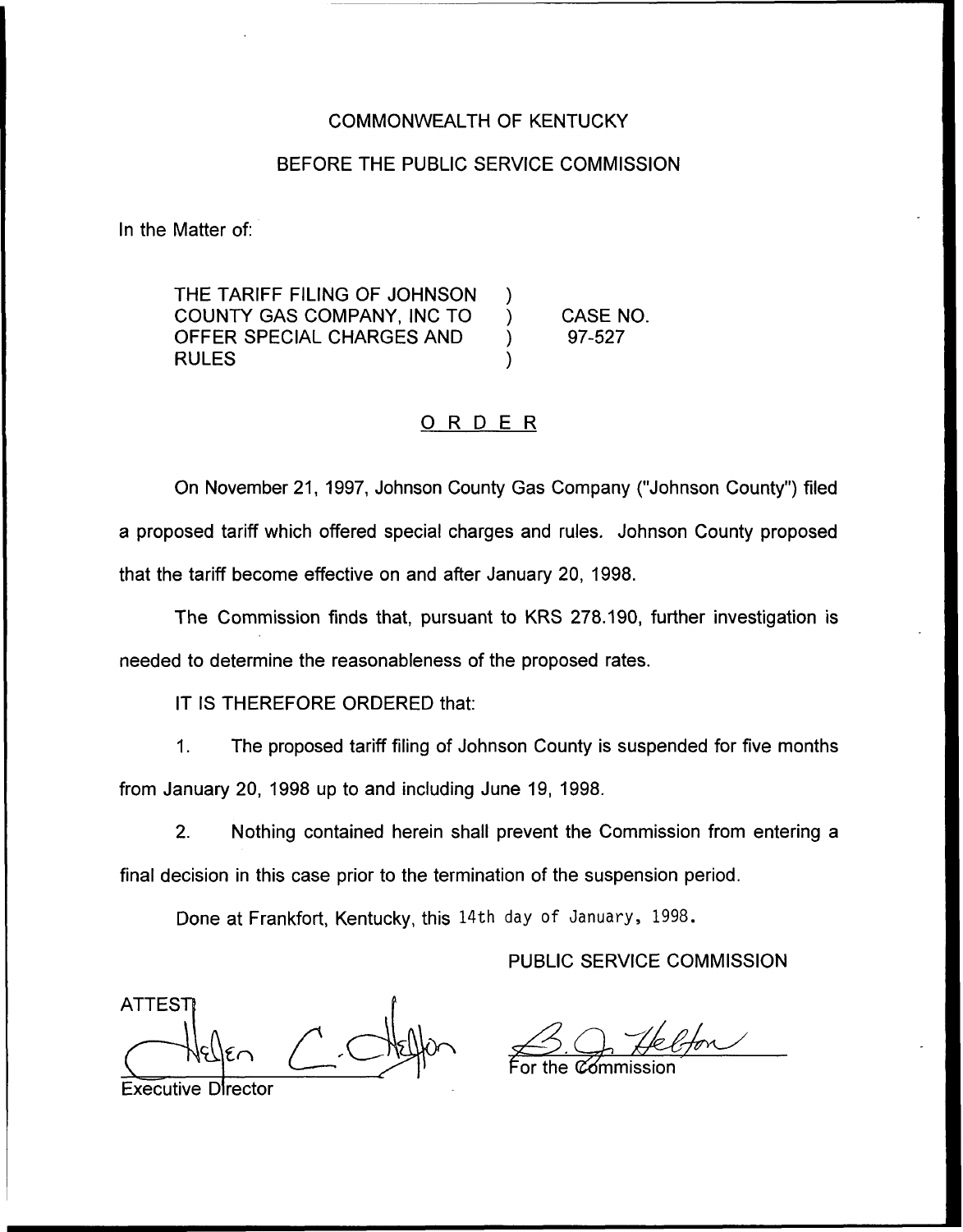### **Johnson County Gas Company**

P. O. Box 339 Harold, KY 41635 Office (606) 789-5481 Fax (606) 478-5266

November 20, 1997

Ms. Helen Helton Executive Director Public Service Commission 730 Schenkel Lane P. O. Box 615 Frankfort, KY 40602

 $\mathbb{R}$ c

Dear Ms. Helton:

It has come to our attention that Johnson County Gas Company, Inc. has no existing tariff. I have enclosed a proposed tardF for commission review and approval. I have also enclosed proposed special charge cost schedule which Johnson County Gas Company would like to adopt.

Please advise me of commission requiremerts to get the proposed tarifF and special charges approved.

If you have any questions, please feel free to contact our office at the above listed number.

Thank you very much for your attention and consideration in this matter.

Very truly yours,

Bud Rife President Johnson County Gas Company

Enclosures: Proposed TarifF Proposed Special Charge Cost Schedule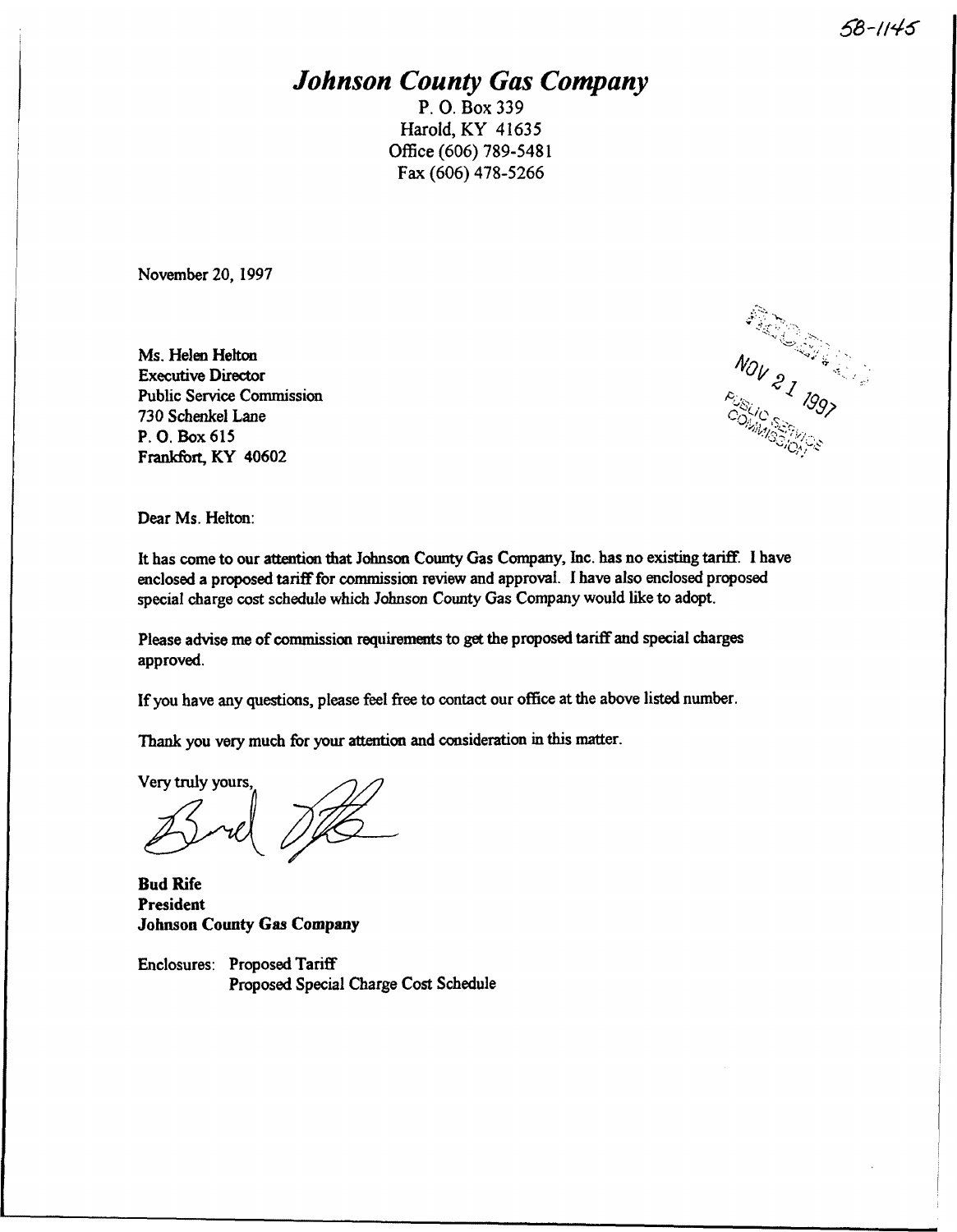| Type Special Charge: Move meter per customer request. |               |
|-------------------------------------------------------|---------------|
| 1. Field Expense                                      |               |
| A. Materials (Itemize)                                |               |
| 2 dresser couplings (style 90)                        | \$ 28.00      |
|                                                       |               |
|                                                       |               |
| B. Labor (Time and Wage)                              |               |
| 1 hour labor (2 men)                                  | <u>30.00</u>  |
| Subtotal Field Expense                                |               |
| Clerical and Office Expense<br>2.                     |               |
| A. Supplies                                           | \$            |
| B. Labor                                              | <u>5.00</u>   |
| Subtotal Clerical and Office Expense                  |               |
| 3. Miscellaneous Expense                              |               |
| A. Transportation                                     | \$15.00       |
| B. Other (Itemize)                                    |               |
| 1 hour backhoe                                        | 40.00         |
|                                                       |               |
| Subtotal Miscellaneous Expense                        |               |
| <b>Total Expense</b>                                  | <u>118.00</u> |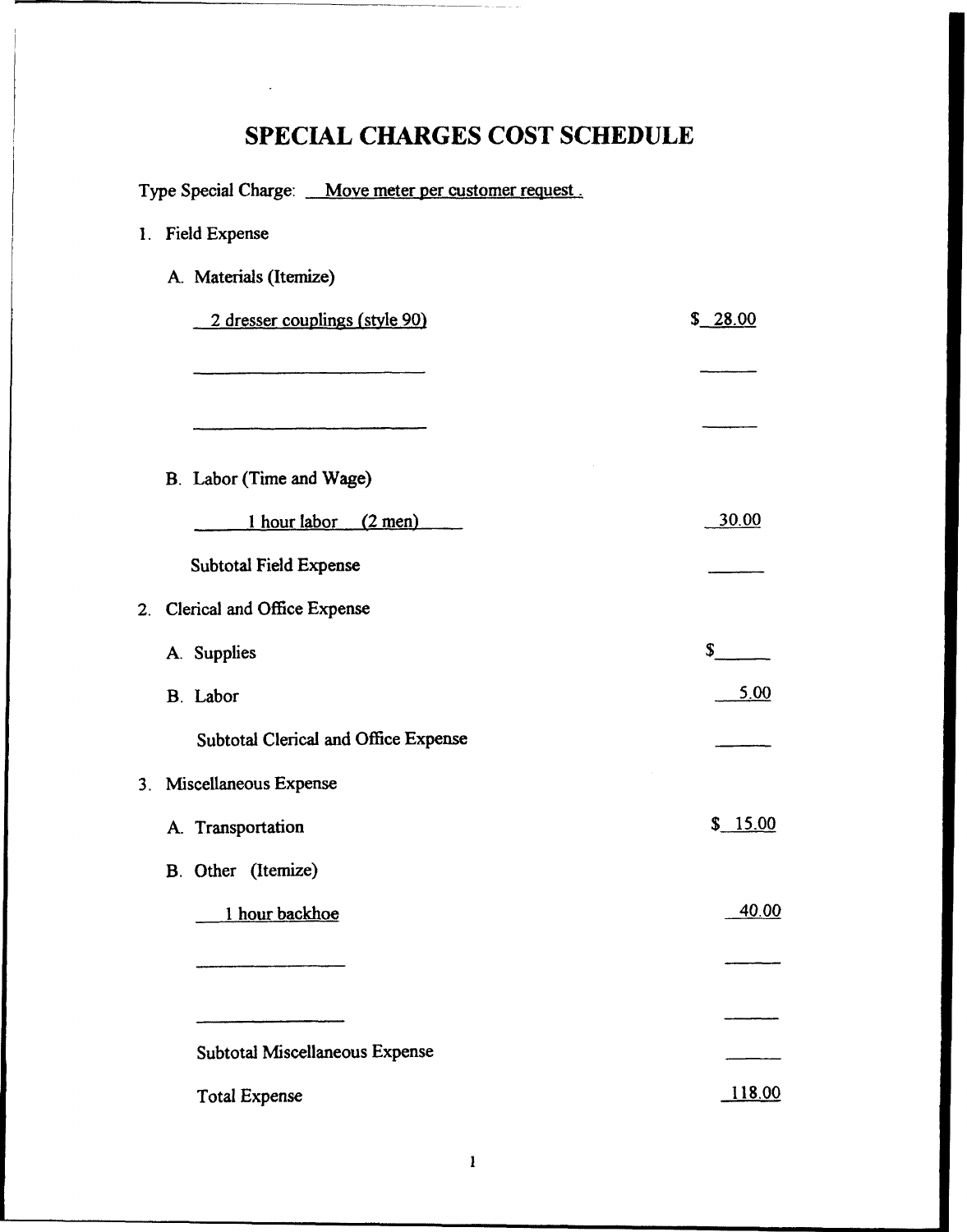| Type Special Charge: Meter tap fee   |               |
|--------------------------------------|---------------|
| <b>Field Expense</b><br>$1_{-}$      |               |
| A. Materials (Itemize)               |               |
| Saddle and regulator                 | \$ 55.00      |
| Valve and meter                      | <u>135.00</u> |
| Pipe and fittings                    | <u>23.00</u>  |
| B. Labor (Time and Wage)             |               |
| 4 hour labor                         | <u>120.00</u> |
| <b>Subtotal Field Expense</b>        |               |
| Clerical and Office Expense<br>2.    |               |
| A. Supplies                          | \$            |
| B. Labor                             | <u>5.00</u>   |
| Subtotal Clerical and Office Expense |               |
| 3. Miscellaneous Expense             |               |
| A. Transportation                    | \$15.00       |
| B. Other (Itemize)                   |               |
|                                      |               |
|                                      |               |
|                                      |               |
| Subtotal Miscellaneous Expense       |               |
| <b>Total Expense</b>                 | 353.00        |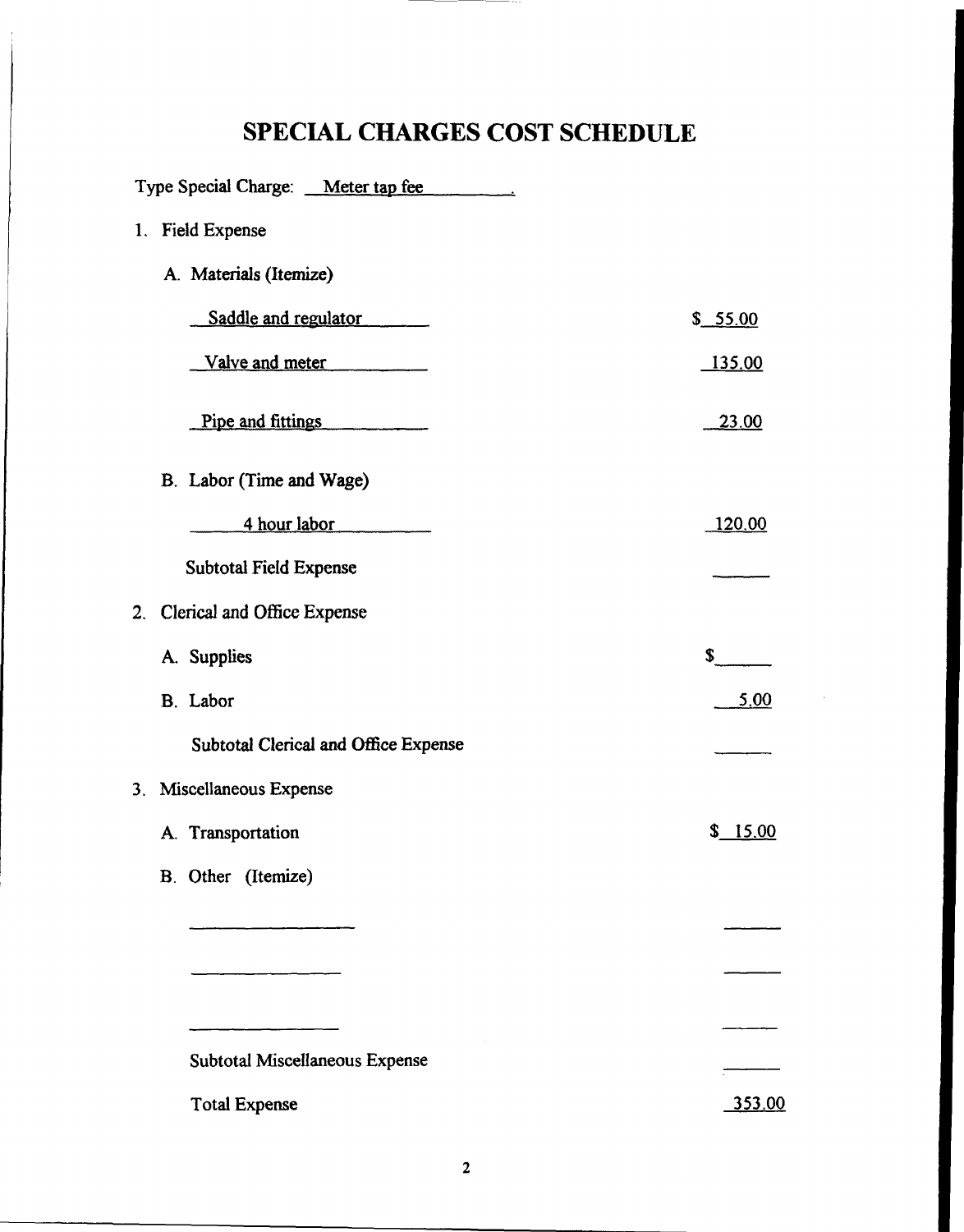| Type Special Charge: Reconnect meter disconnected for non-payment. |         |
|--------------------------------------------------------------------|---------|
| 1. Field Expense                                                   |         |
| A. Materials (Itemize)                                             |         |
|                                                                    | s       |
|                                                                    |         |
|                                                                    |         |
|                                                                    |         |
| B. Labor (Time and Wage)                                           |         |
| 1 hour labor (2 men)                                               | 30.00   |
| <b>Subtotal Field Expense</b>                                      |         |
| 2. Clerical and Office Expense                                     |         |
| A. Supplies                                                        | \$1.00  |
| B. Labor                                                           | 10.00   |
| Subtotal Clerical and Office Expense                               |         |
| 3. Miscellaneous Expense                                           |         |
| A. Transportation                                                  | \$10.00 |
| B. Other (Itemize)                                                 |         |
|                                                                    |         |
|                                                                    |         |
|                                                                    |         |
| Subtotal Miscellaneous Expense                                     |         |
| <b>Total Expense</b>                                               | 51.00   |
|                                                                    |         |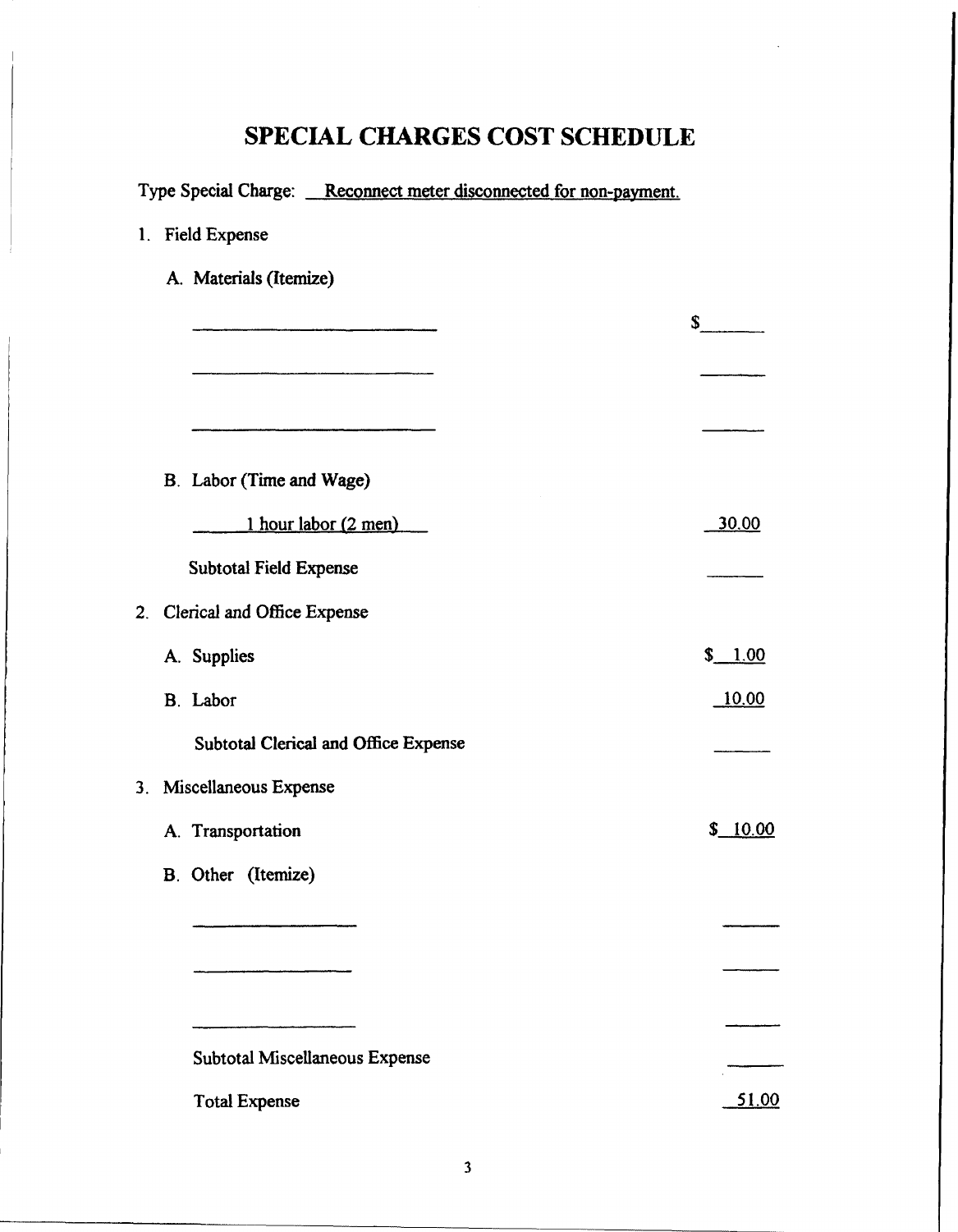|  | Type Special Charge: <b>Disconnect meter for non-payment</b> . |              |
|--|----------------------------------------------------------------|--------------|
|  | 1. Field Expense                                               |              |
|  | A. Materials (Itemize)                                         |              |
|  | Lock                                                           | \$ 15.00     |
|  |                                                                |              |
|  |                                                                |              |
|  | B. Labor (Time and Wage)                                       |              |
|  | 1 hour labor (2 men)                                           | <u>30.00</u> |
|  | <b>Subtotal Field Expense</b>                                  |              |
|  | 2. Clerical and Office Expense                                 |              |
|  | A. Supplies                                                    | \$<br>1.00   |
|  | B. Labor                                                       | <u>10.00</u> |
|  | Subtotal Clerical and Office Expense                           |              |
|  | 3. Miscellaneous Expense                                       |              |
|  | A. Transportation                                              | S            |
|  | B. Other (Itemize)                                             |              |
|  |                                                                |              |
|  |                                                                |              |
|  |                                                                |              |
|  | Subtotal Miscellaneous Expense                                 |              |
|  | <b>Total Expense</b>                                           | 66.00        |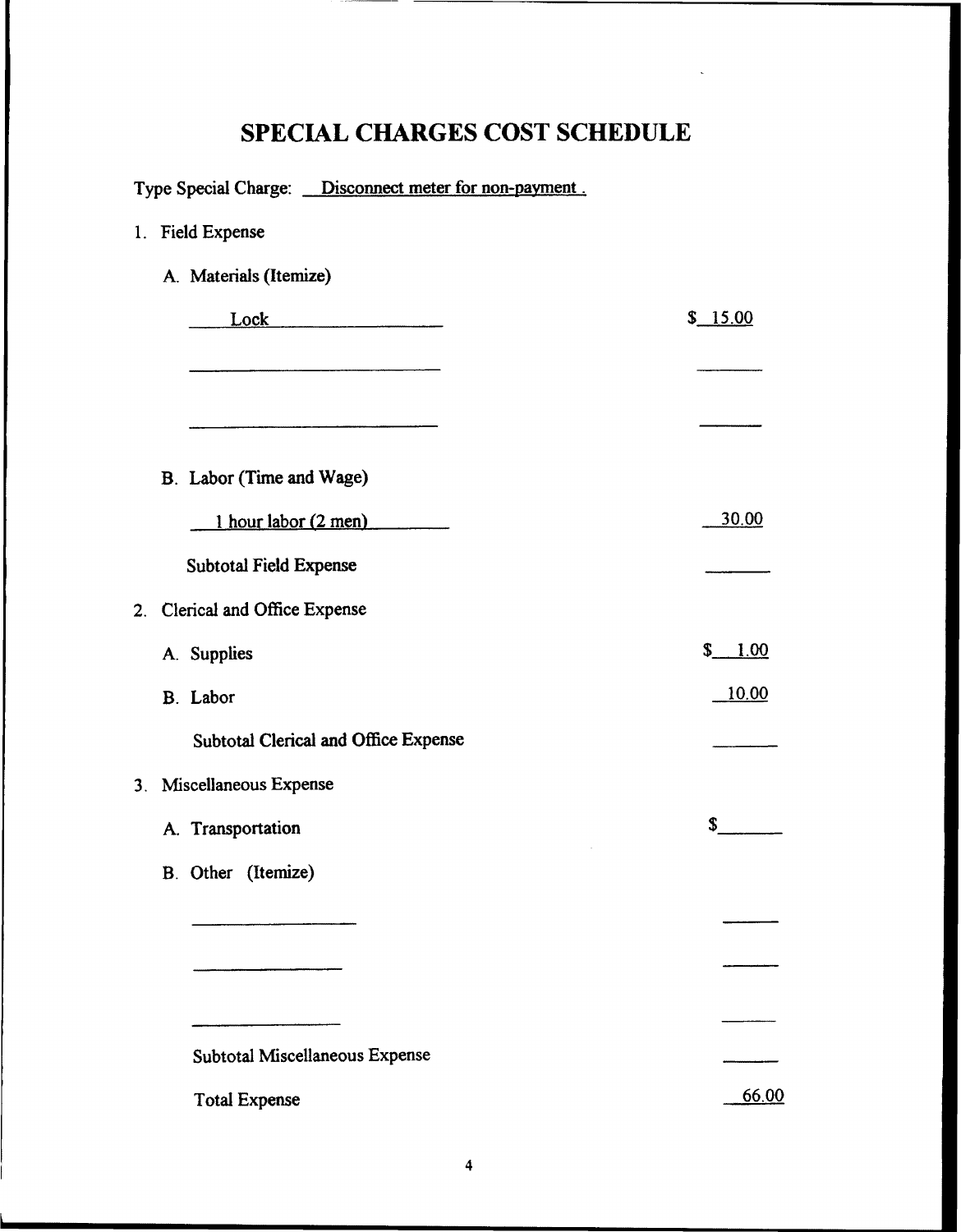|  | Type Special Charge: Reread meter per customer request. |               |
|--|---------------------------------------------------------|---------------|
|  | 1. Field Expense                                        |               |
|  | A. Materials (Itemize)                                  |               |
|  |                                                         | $\sim$        |
|  |                                                         |               |
|  |                                                         |               |
|  |                                                         |               |
|  | B. Labor (Time and Wage)                                |               |
|  | 15 minutes labor                                        | <u> 10.00</u> |
|  | <b>Subtotal Field Expense</b>                           |               |
|  | 2. Clerical and Office Expense                          |               |
|  | A. Supplies                                             | s             |
|  | B. Labor                                                |               |
|  | <b>Subtotal Clerical and Office Expense</b>             |               |
|  | 3. Miscellaneous Expense                                |               |
|  | A. Transportation                                       | \$10.00       |
|  | B. Other (Itemize)                                      |               |
|  |                                                         |               |
|  |                                                         |               |
|  |                                                         |               |
|  | Subtotal Miscellaneous Expense                          |               |
|  | <b>Total Expense</b>                                    | 20.00         |
|  |                                                         |               |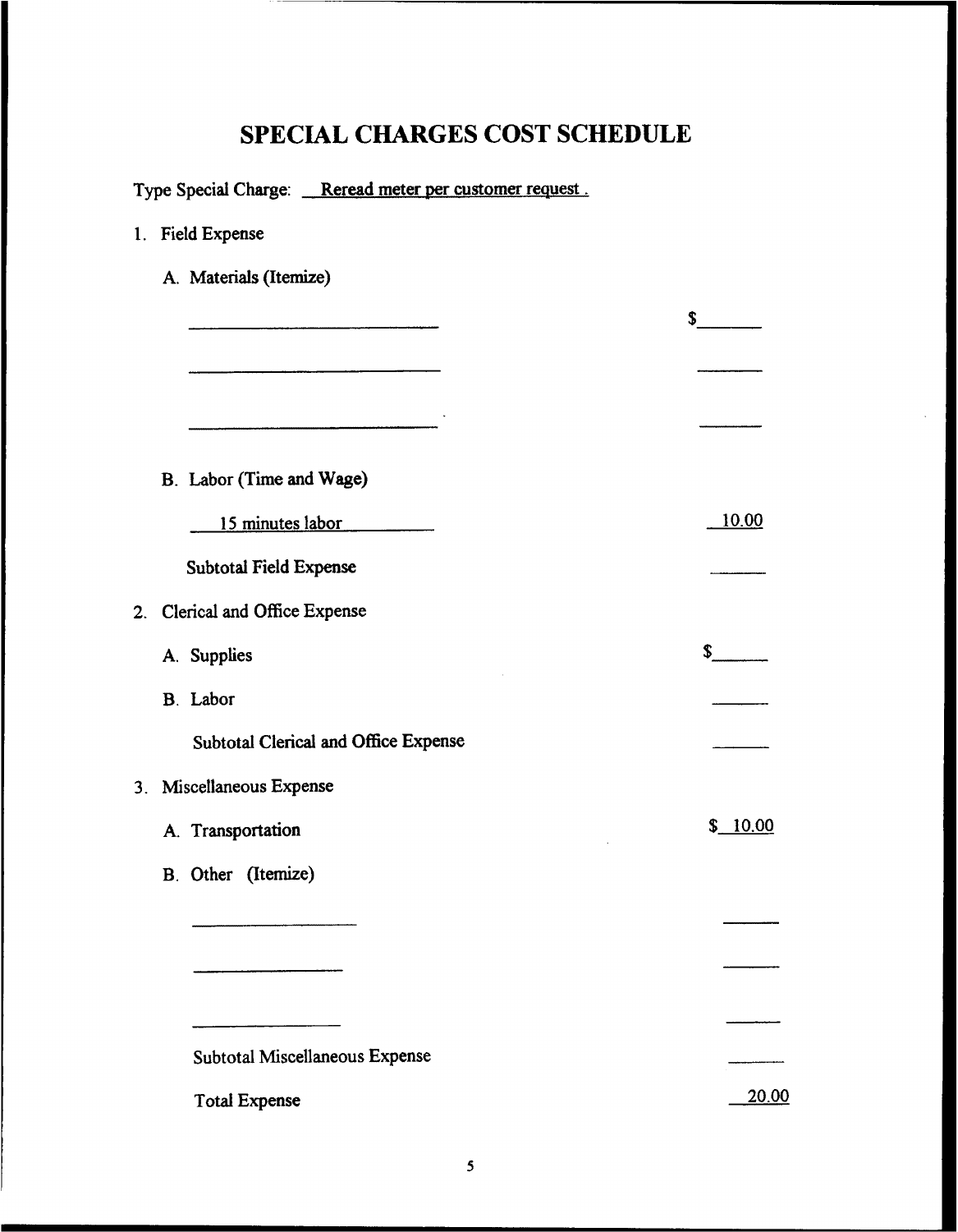| Type Special Charge: Change meter per customer request. |              |
|---------------------------------------------------------|--------------|
| 1. Field Expense                                        |              |
| A. Materials (Itemize)                                  |              |
|                                                         | \$           |
|                                                         |              |
|                                                         |              |
|                                                         |              |
| B. Labor (Time and Wage)                                |              |
| 1 hour labor (2 men)                                    | <u>30.00</u> |
| <b>Subtotal Field Expense</b>                           |              |
| 2. Clerical and Office Expense                          |              |
| A. Supplies                                             | \$           |
| <b>B.</b> Labor                                         | <u>5.00</u>  |
| Subtotal Clerical and Office Expense                    |              |
| 3. Miscellaneous Expense                                |              |
| A. Transportation                                       | \$10.00      |
| B. Other (Itemize)                                      |              |
|                                                         |              |
|                                                         |              |
| $\cdot$                                                 |              |
| Subtotal Miscellaneous Expense                          |              |
|                                                         |              |
| <b>Total Expense</b>                                    | 45.00        |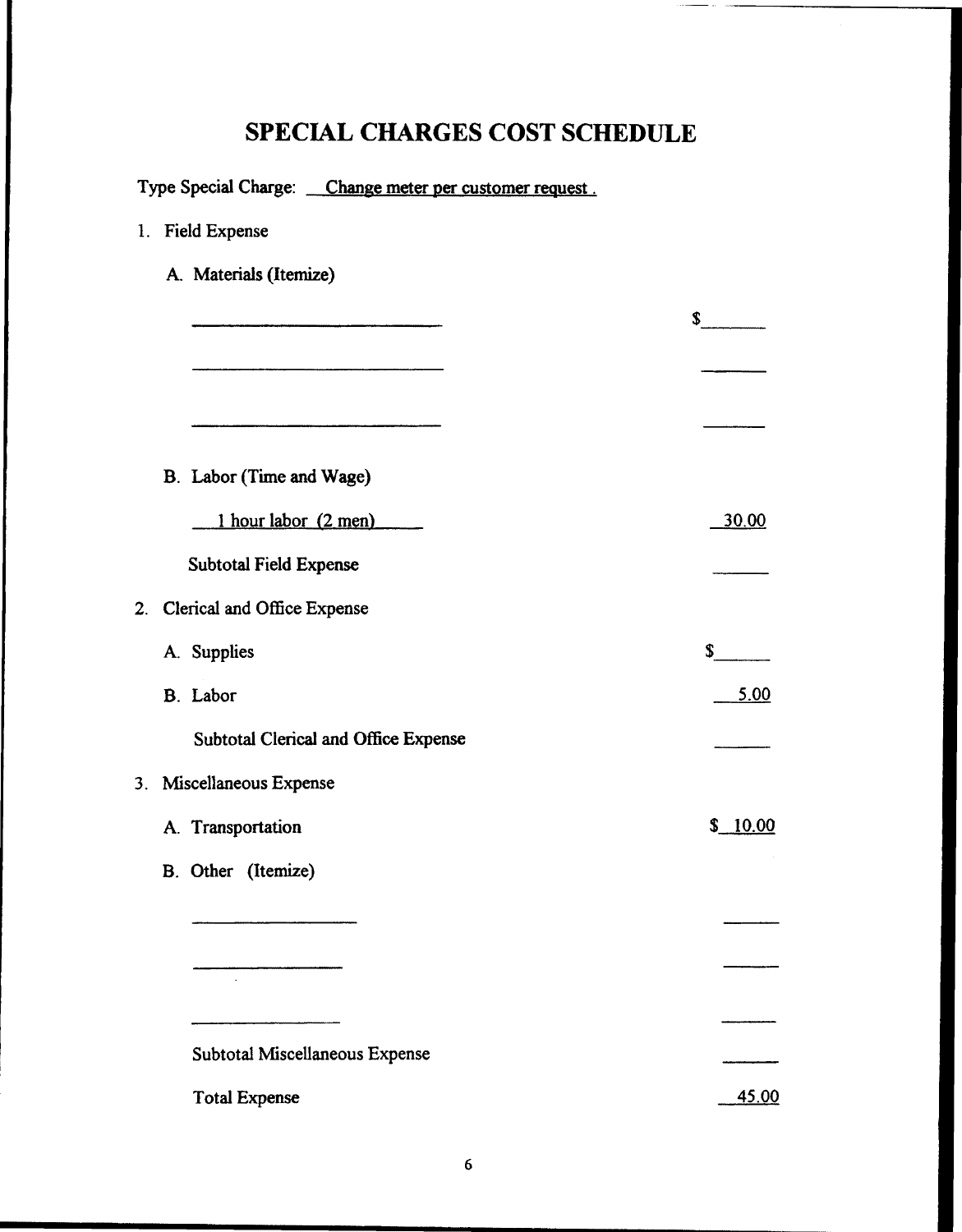| Type Special Charge: Cover returned checks  |              |
|---------------------------------------------|--------------|
| 1. Field Expense                            |              |
| A. Materials (Itemize)                      |              |
|                                             | s            |
|                                             |              |
|                                             |              |
|                                             |              |
| B. Labor (Time and Wage)                    |              |
| $\frac{1}{2}$ Hour Labor                    | <u>10.00</u> |
| <b>Subtotal Field Expense</b>               |              |
| 2. Clerical and Office Expense              |              |
| A. Supplies                                 | \$           |
| B. Labor                                    | <u>10.00</u> |
| <b>Subtotal Clerical and Office Expense</b> |              |
| 3. Miscellaneous Expense                    |              |
| A. Transportation                           | \$ 10.00     |
| B. Other (Itemize)                          |              |
| Bank Fee                                    | 5.00         |
|                                             |              |
|                                             |              |
| Subtotal Miscellaneous Expense              |              |
|                                             |              |
| <b>Total Expense</b>                        | 35.00        |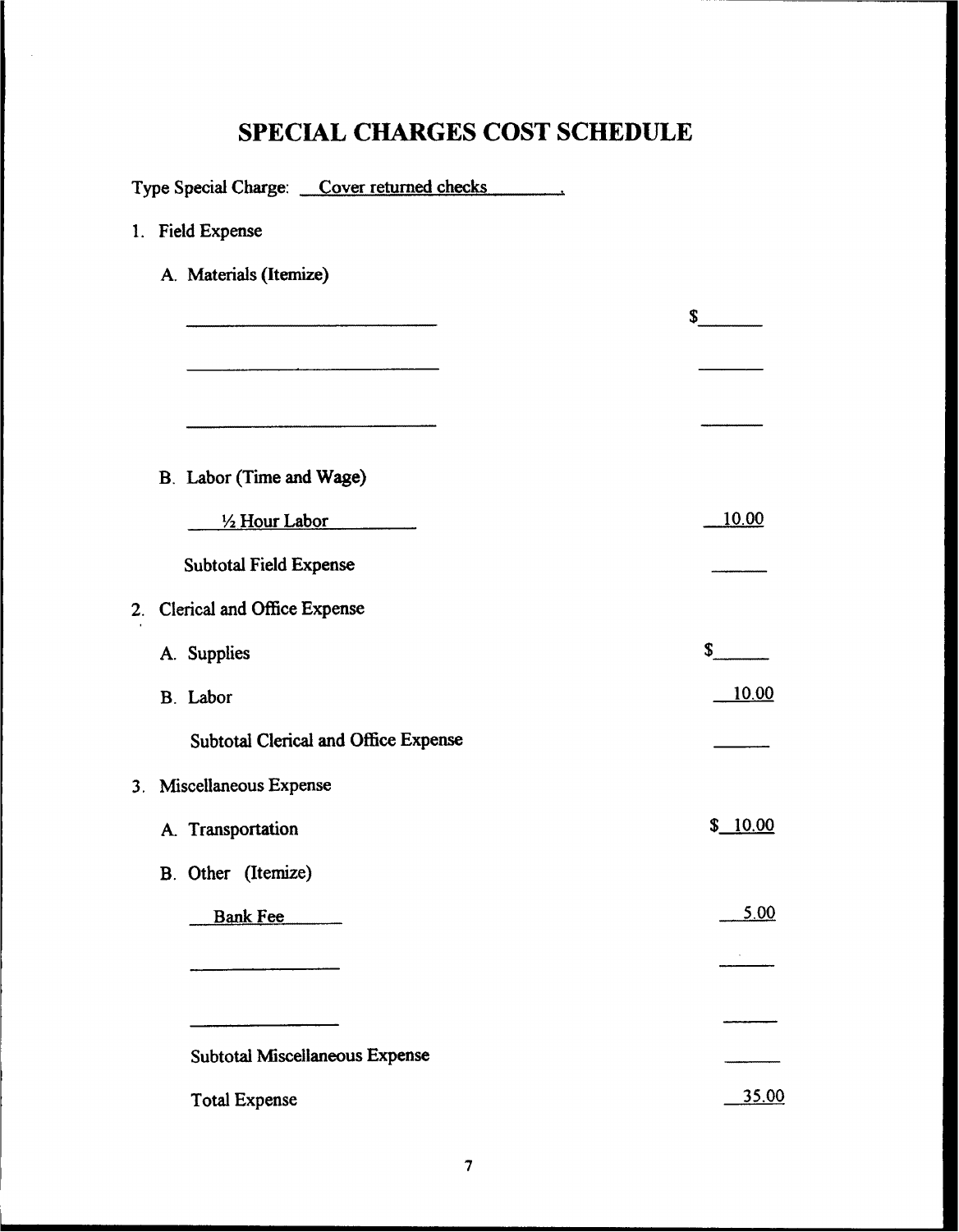|    | Type Special Charge: Read out meter  |              |
|----|--------------------------------------|--------------|
|    | 1. Field Expense                     |              |
|    | A. Materials (Itemize)               |              |
|    |                                      | $\mathbf{s}$ |
|    |                                      |              |
|    |                                      |              |
|    | B. Labor (Time and Wage)             |              |
|    | 1 Hour Labor                         | 20.00        |
|    | <b>Subtotal Field Expense</b>        |              |
| 2. | Clerical and Office Expense          |              |
|    | A. Supplies                          | S.           |
|    | B. Labor                             |              |
|    | Subtotal Clerical and Office Expense |              |
|    | 3. Miscellaneous Expense             |              |
|    | A. Transportation                    | \$ 15.00     |
|    | B. Other (Itemize)                   |              |
|    |                                      |              |
|    |                                      |              |
|    |                                      |              |
|    | Subtotal Miscellaneous Expense       |              |
|    | <b>Total Expense</b>                 | <u>25.00</u> |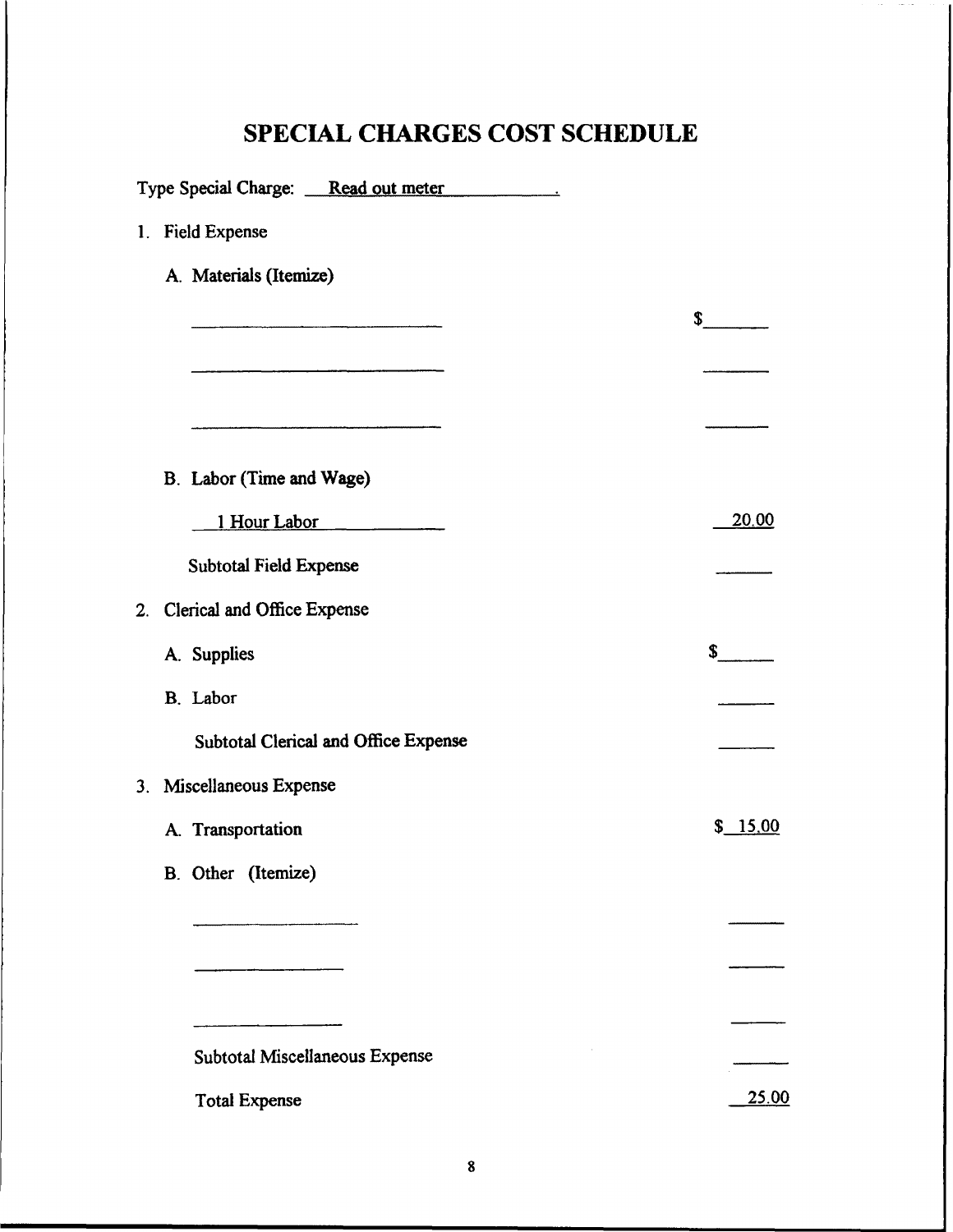|  | Type Special Charge: Turn on meter when renter moves in. |              |
|--|----------------------------------------------------------|--------------|
|  | 1. Field Expense                                         |              |
|  | A. Materials (Itemize)                                   |              |
|  |                                                          | $\sim$       |
|  |                                                          |              |
|  |                                                          |              |
|  |                                                          |              |
|  | B. Labor (Time and Wage)                                 |              |
|  | 1 Hour Labor                                             | 20.00        |
|  | <b>Subtotal Field Expense</b>                            |              |
|  | 2. Clerical and Office Expense                           |              |
|  | A. Supplies                                              | \$           |
|  | B. Labor                                                 | <u>10.00</u> |
|  | <b>Subtotal Clerical and Office Expense</b>              |              |
|  | 3. Miscellaneous Expense                                 |              |
|  | A. Transportation                                        | \$ 15.00     |
|  | B. Other (Itemize)                                       |              |
|  |                                                          |              |
|  |                                                          |              |
|  |                                                          |              |
|  | Subtotal Miscellaneous Expense                           |              |
|  | <b>Total Expense</b>                                     | 45.00        |
|  |                                                          |              |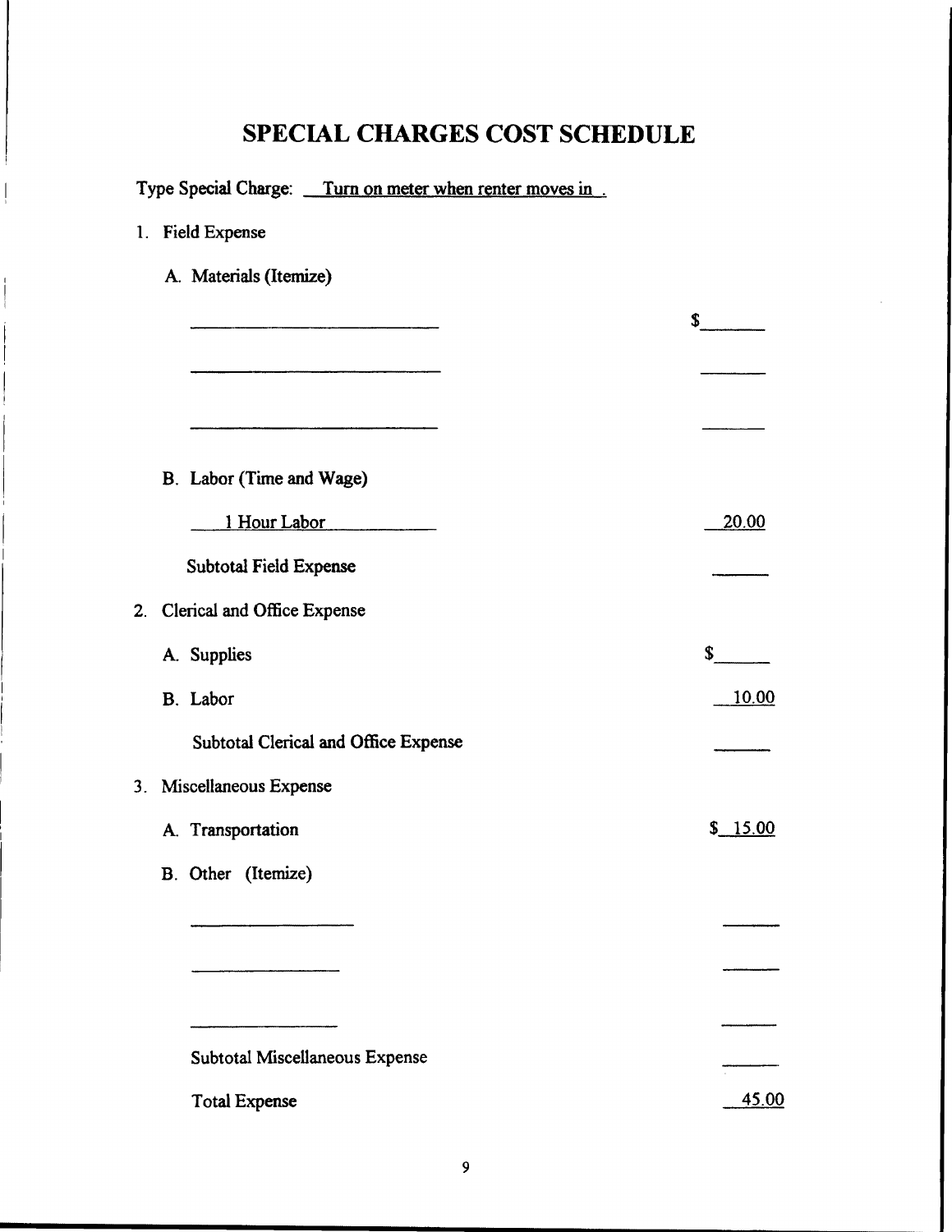|  | Type Special Charge: Turn off meter per customer request. |                                                                                                                                                                                                                                |
|--|-----------------------------------------------------------|--------------------------------------------------------------------------------------------------------------------------------------------------------------------------------------------------------------------------------|
|  | 1. Field Expense                                          |                                                                                                                                                                                                                                |
|  | A. Materials (Itemize)                                    |                                                                                                                                                                                                                                |
|  |                                                           | S and the set of the set of the set of the set of the set of the set of the set of the set of the set of the set of the set of the set of the set of the set of the set of the set of the set of the set of the set of the set |
|  |                                                           |                                                                                                                                                                                                                                |
|  |                                                           |                                                                                                                                                                                                                                |
|  | B. Labor (Time and Wage)                                  |                                                                                                                                                                                                                                |
|  | 1 Hour Labor                                              | <u>20.00</u>                                                                                                                                                                                                                   |
|  | <b>Subtotal Field Expense</b>                             |                                                                                                                                                                                                                                |
|  | 2. Clerical and Office Expense                            |                                                                                                                                                                                                                                |
|  | A. Supplies                                               | $\mathbf{s}$                                                                                                                                                                                                                   |
|  | B. Labor                                                  |                                                                                                                                                                                                                                |
|  | <b>Subtotal Clerical and Office Expense</b>               |                                                                                                                                                                                                                                |
|  | 3. Miscellaneous Expense                                  |                                                                                                                                                                                                                                |
|  | A. Transportation                                         | \$15.00                                                                                                                                                                                                                        |
|  | B. Other (Itemize)                                        |                                                                                                                                                                                                                                |
|  |                                                           |                                                                                                                                                                                                                                |
|  |                                                           |                                                                                                                                                                                                                                |
|  |                                                           |                                                                                                                                                                                                                                |
|  | Subtotal Miscellaneous Expense                            |                                                                                                                                                                                                                                |
|  | <b>Total Expense</b>                                      | <u>35.00</u>                                                                                                                                                                                                                   |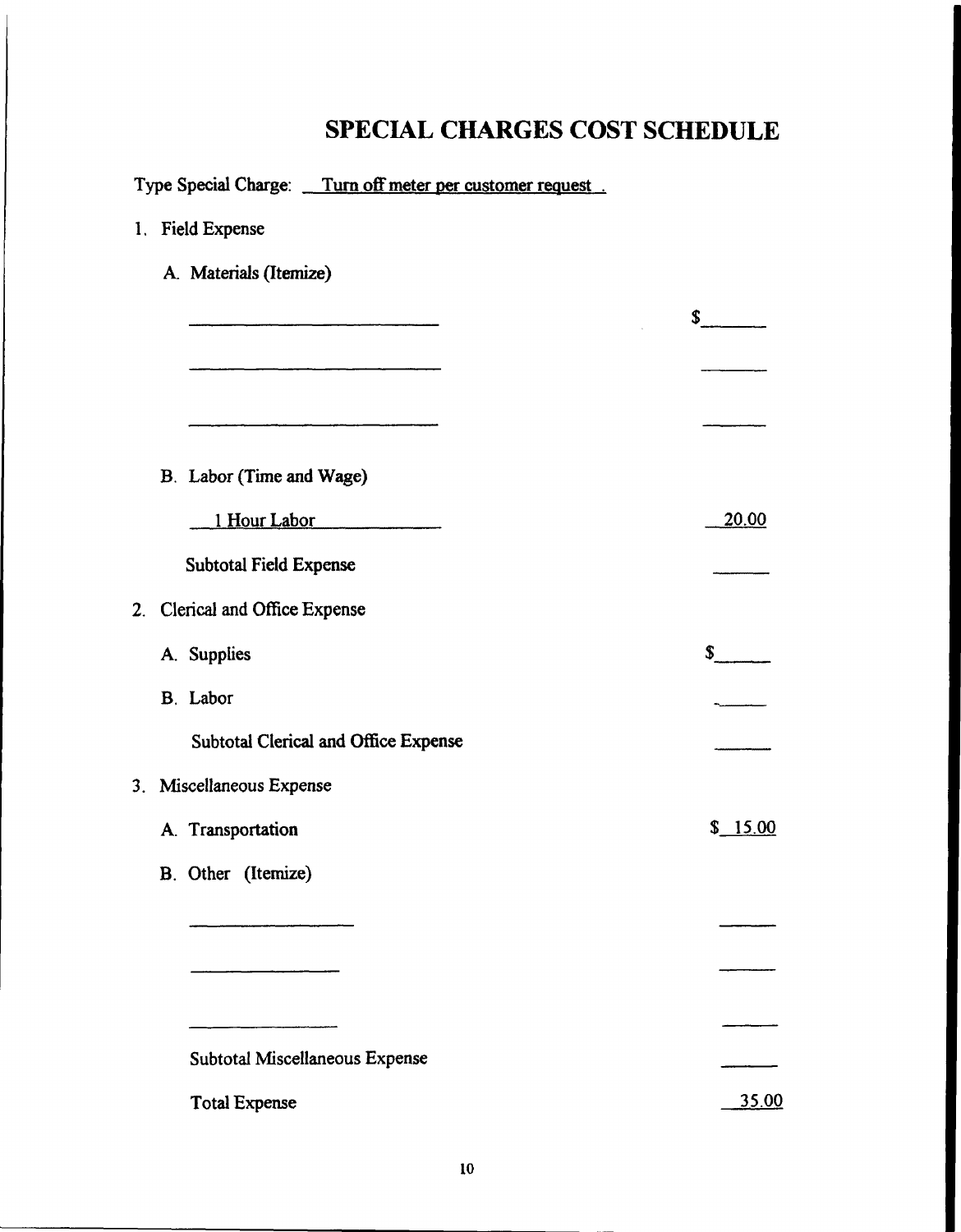|             | Type Special Charge: Checking for leak at meter per customer request. |                     |
|-------------|-----------------------------------------------------------------------|---------------------|
| $1_{\cdot}$ | <b>Field Expense</b>                                                  |                     |
|             | A. Materials (Itemize)                                                |                     |
|             | $\begin{array}{c}\n\text{Soap} \\ \hline\n\end{array}$                | $\mathbf{s}$<br>.25 |
|             |                                                                       |                     |
|             |                                                                       |                     |
|             |                                                                       |                     |
|             | B. Labor (Time and Wage)                                              |                     |
|             | $\frac{1}{2}$ Hour Labor                                              | <u>15.00</u>        |
|             | <b>Subtotal Field Expense</b>                                         |                     |
|             | 2. Clerical and Office Expense                                        |                     |
|             | A. Supplies                                                           | s                   |
|             | B. Labor                                                              |                     |
|             | <b>Subtotal Clerical and Office Expense</b>                           |                     |
|             | 3. Miscellaneous Expense                                              |                     |
|             | A. Transportation                                                     | \$10.00             |
|             | B. Other (Itemize)                                                    |                     |
|             |                                                                       |                     |
|             |                                                                       |                     |
|             |                                                                       |                     |
|             |                                                                       |                     |
|             | <b>Subtotal Miscellaneous Expense</b>                                 |                     |
|             | <b>Total Expense</b>                                                  | <u>25.25</u>        |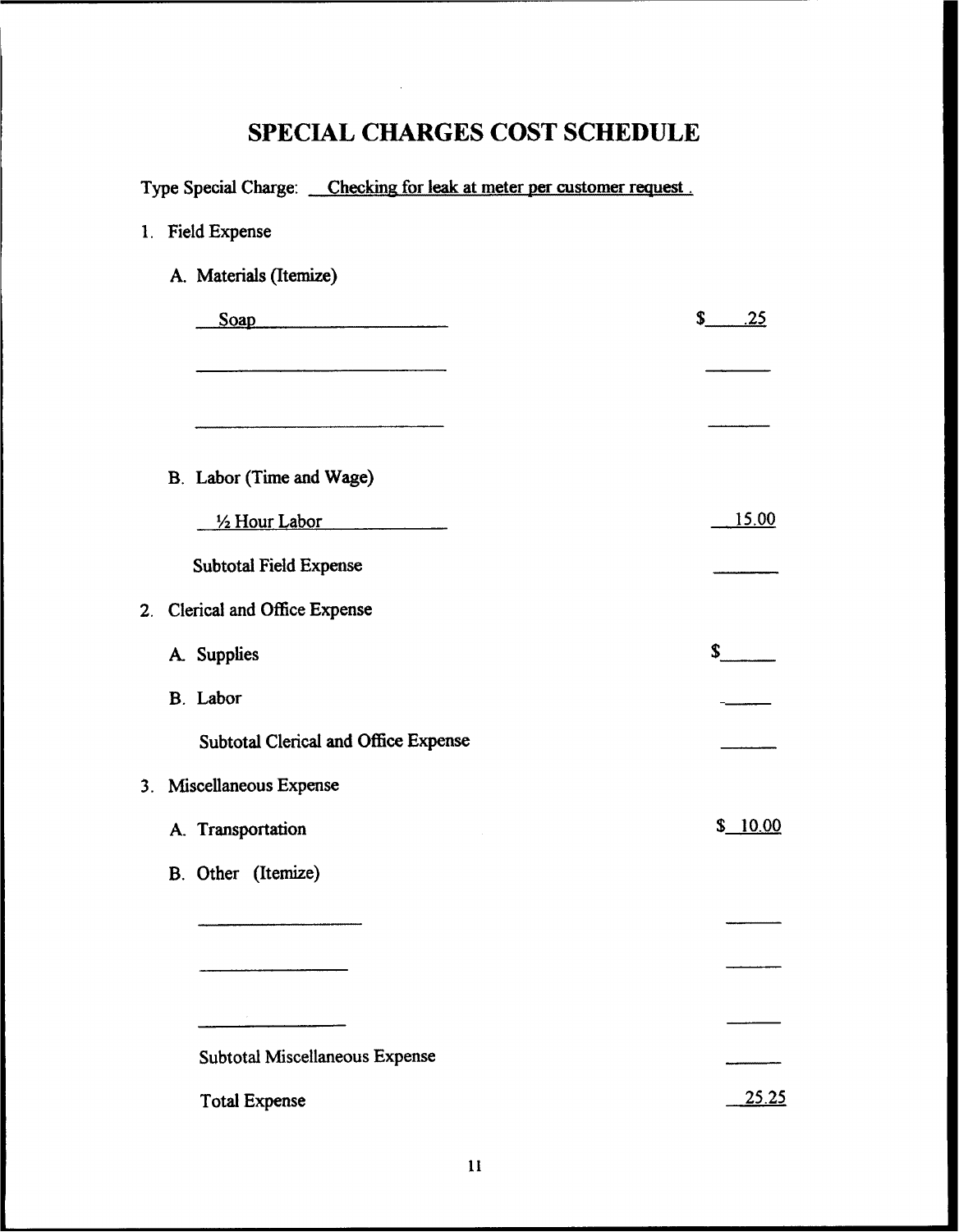|  | Type Special Charge: Locating line per customer request. |              |
|--|----------------------------------------------------------|--------------|
|  | 1. Field Expense                                         |              |
|  | A. Materials (Itemize)                                   |              |
|  |                                                          | $\mathbf{s}$ |
|  |                                                          |              |
|  |                                                          |              |
|  |                                                          |              |
|  | B. Labor (Time and Wage)                                 |              |
|  | 1 Hour Labor                                             | <u>20.00</u> |
|  | <b>Subtotal Field Expense</b>                            |              |
|  | 2. Clerical and Office Expense                           |              |
|  | A. Supplies                                              | s            |
|  | B. Labor                                                 |              |
|  | Subtotal Clerical and Office Expense                     |              |
|  | 3. Miscellaneous Expense                                 |              |
|  | A. Transportation                                        | \$10.00      |
|  | <b>B.</b> Other (Itemize)                                |              |
|  |                                                          |              |
|  |                                                          |              |
|  |                                                          |              |
|  | Subtotal Miscellaneous Expense                           |              |
|  | <b>Total Expense</b>                                     | 30.00        |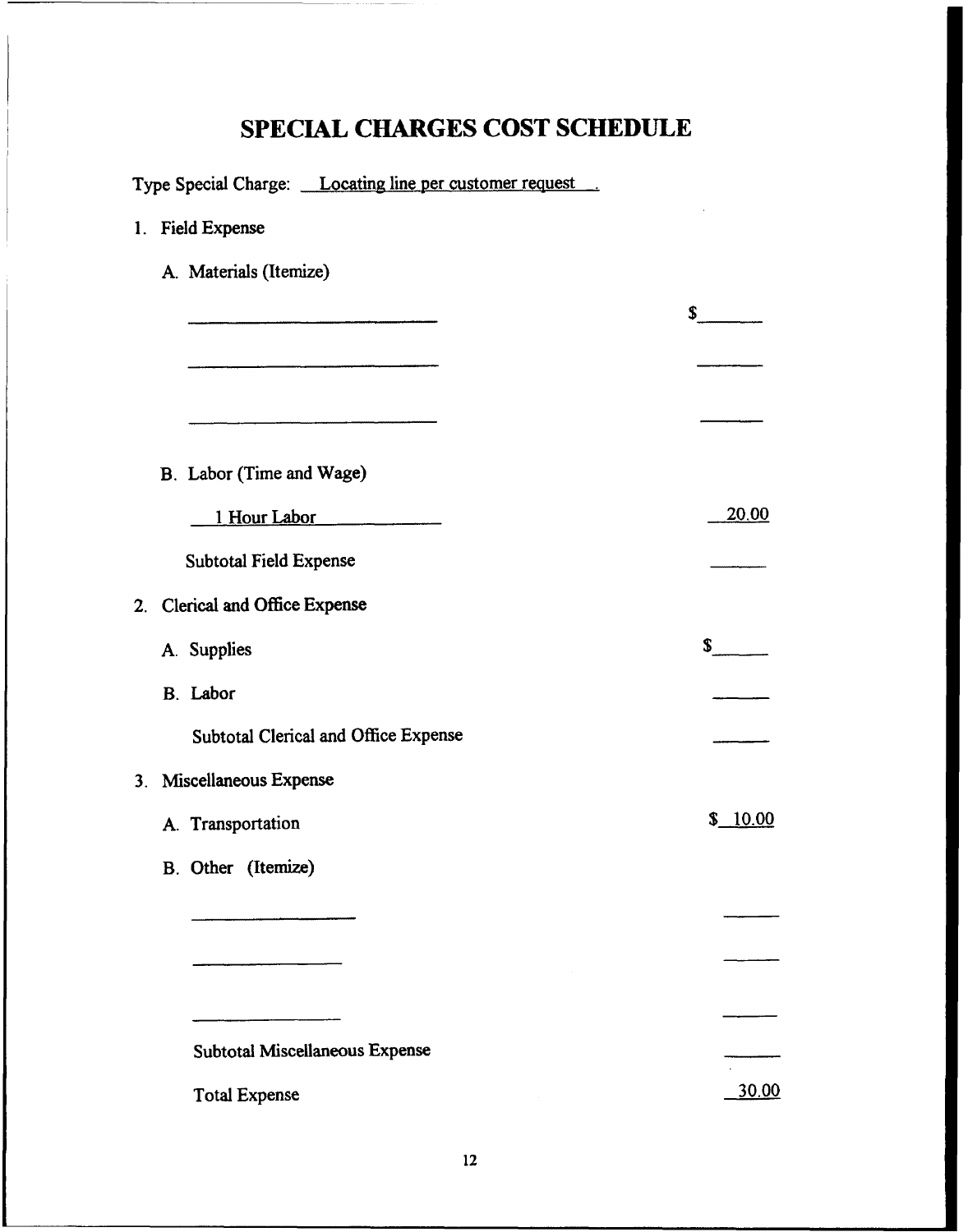. –

 $\frac{1}{3}$ 

 $\sim$   $\sim$   $\sim$   $\sim$   $\sim$   $\sim$   $\sim$ 

|    | Type Special Charge: Painting meter per customer request. |             |
|----|-----------------------------------------------------------|-------------|
| 1. | <b>Field Expense</b>                                      |             |
|    | A. Materials (Itemize)                                    |             |
|    | Paint and Brush                                           | \$ 4.50     |
|    |                                                           |             |
|    |                                                           |             |
|    |                                                           |             |
|    | B. Labor (Time and Wage)                                  |             |
|    | $\frac{1}{2}$ Hour Labor                                  | 10.00       |
|    | Subtotal Field Expense                                    |             |
|    | 2. Clerical and Office Expense                            |             |
|    | A. Supplies                                               | $$-.10$     |
|    | B. Labor                                                  | <u>2.50</u> |
|    | Subtotal Clerical and Office Expense                      |             |
|    | 3. Miscellaneous Expense                                  |             |
|    | A. Transportation                                         | \$10.00     |
|    | B. Other (Itemize)                                        |             |
|    |                                                           |             |
|    |                                                           |             |
|    |                                                           |             |
|    | Subtotal Miscellaneous Expense                            |             |
|    |                                                           |             |
|    | <b>Total Expense</b>                                      | 27.10       |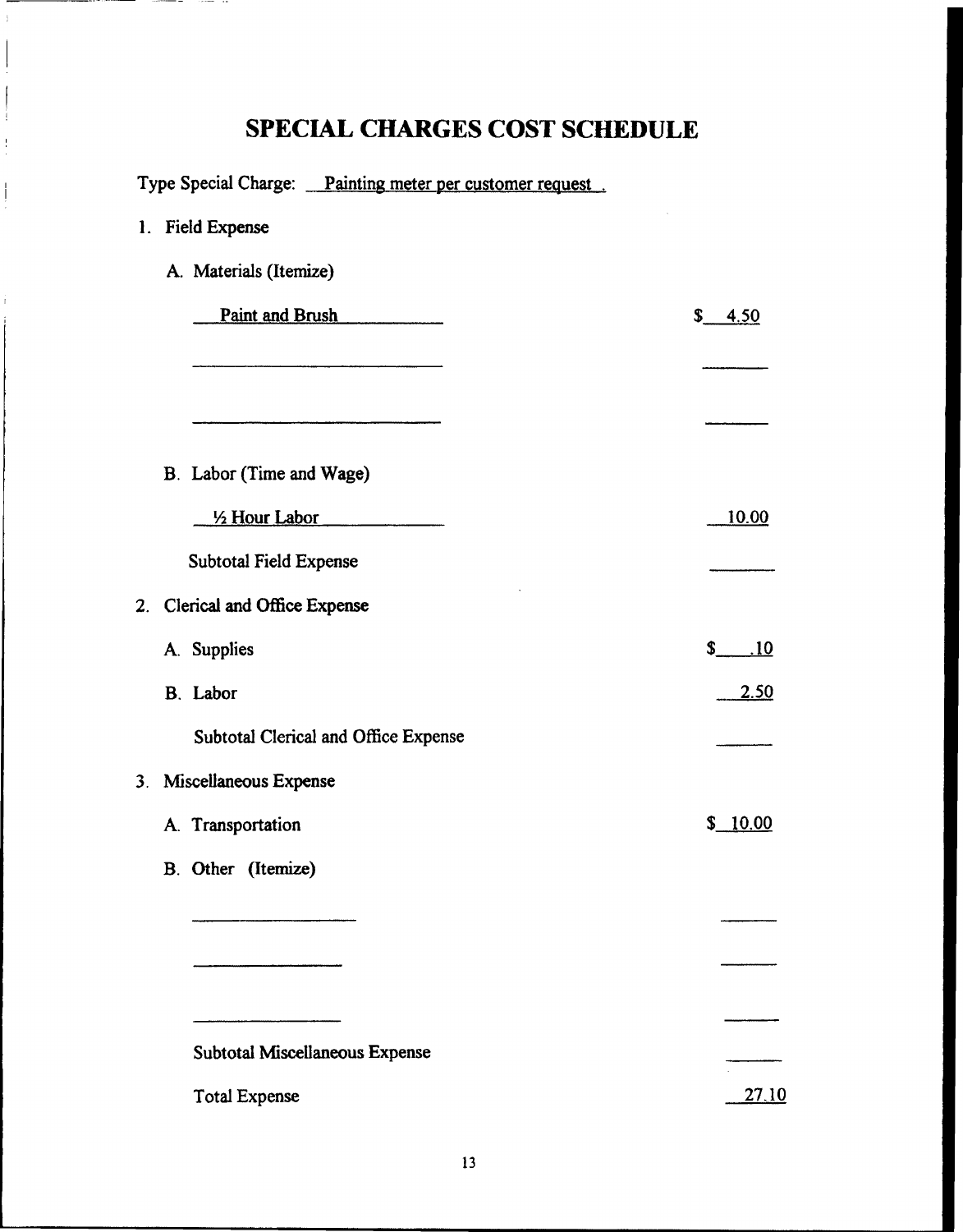| Type Special Charge: Checking gas pressure to make sure it is 4 to 6 ounces. |                     |
|------------------------------------------------------------------------------|---------------------|
| 1. Field Expense                                                             |                     |
| A. Materials (Itemize)                                                       |                     |
|                                                                              | $s_{-}$             |
|                                                                              |                     |
|                                                                              |                     |
|                                                                              |                     |
| B. Labor (Time and Wage)                                                     |                     |
| 1 Hour Labor (2 men)                                                         | 30.00               |
| <b>Subtotal Field Expense</b>                                                |                     |
| 2. Clerical and Office Expense                                               |                     |
| A. Supplies                                                                  | $\mathbf{s}$<br>.10 |
| <b>B.</b> Labor                                                              | <u>2.50</u>         |
| Subtotal Clerical and Office Expense                                         |                     |
| 3. Miscellaneous Expense                                                     |                     |
| A. Transportation                                                            | \$10.00             |
| B. Other (Itemize)                                                           |                     |
|                                                                              |                     |
|                                                                              |                     |
|                                                                              |                     |
| <b>Subtotal Miscellaneous Expense</b>                                        |                     |
| <b>Total Expense</b>                                                         | 42.60               |
|                                                                              |                     |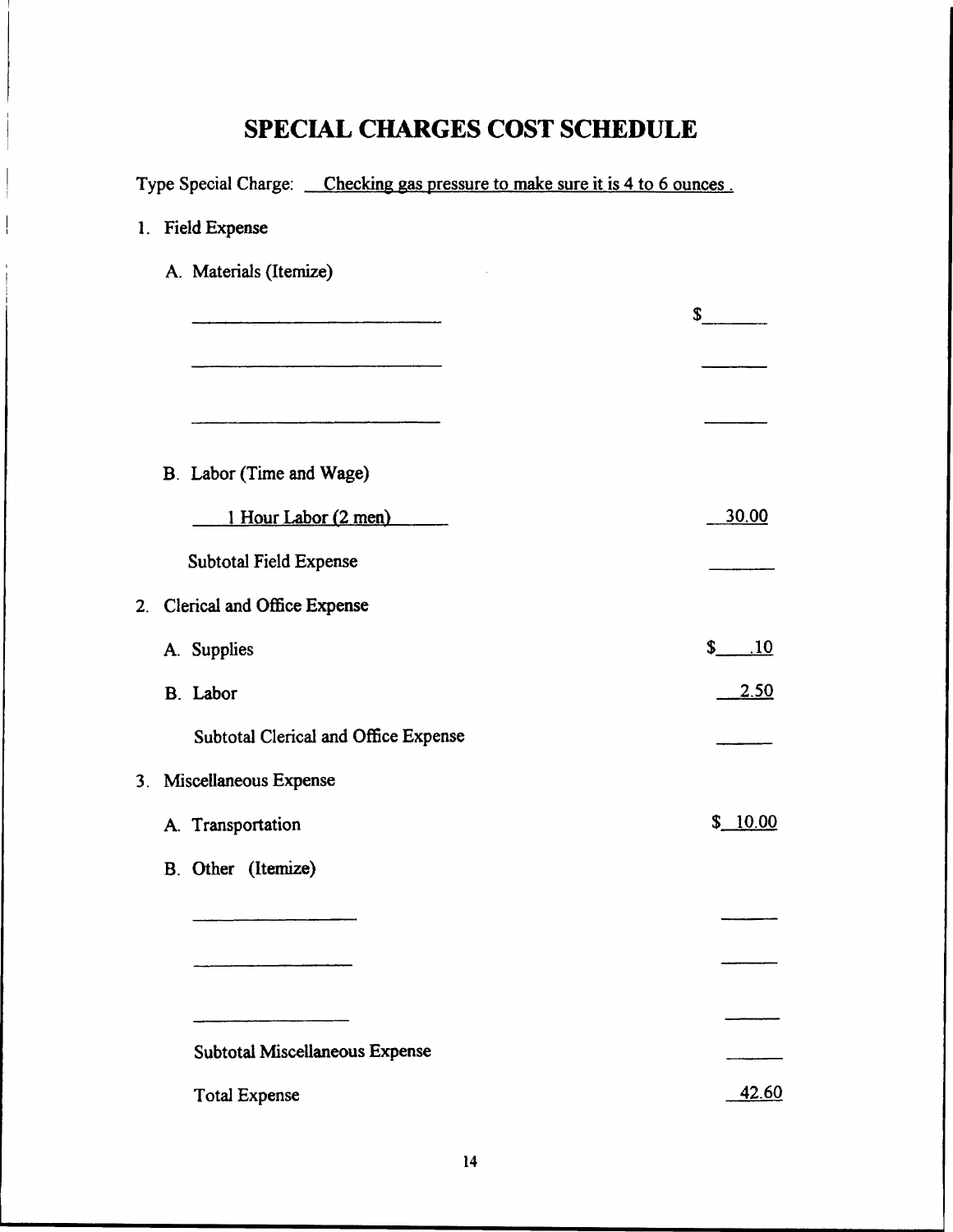P, S. C. Ky. No.

Cancels P. S. C. Ky. No.

Johnson County Gas Company

OF Paintsville, Kentucky

Rates, Rules And Regulations For Furnishing

Gas Service

AT

 $\sim 10^{-1}$ 

Van Lear. Hager Hill. East Point. and Meally New York Contract the Mean Structure of the Mean Structure of the Mean Structure of the Mean Structure of the Mean Structure of the Mean Structure of the Mean Structure of the M

Filed With Public Service Commission Of

Kentucky

Issued November 20, 1997 Effective January 20, 1998

Issued By Johnson County Gas Company (Name of Utility)

Bud Rife By

President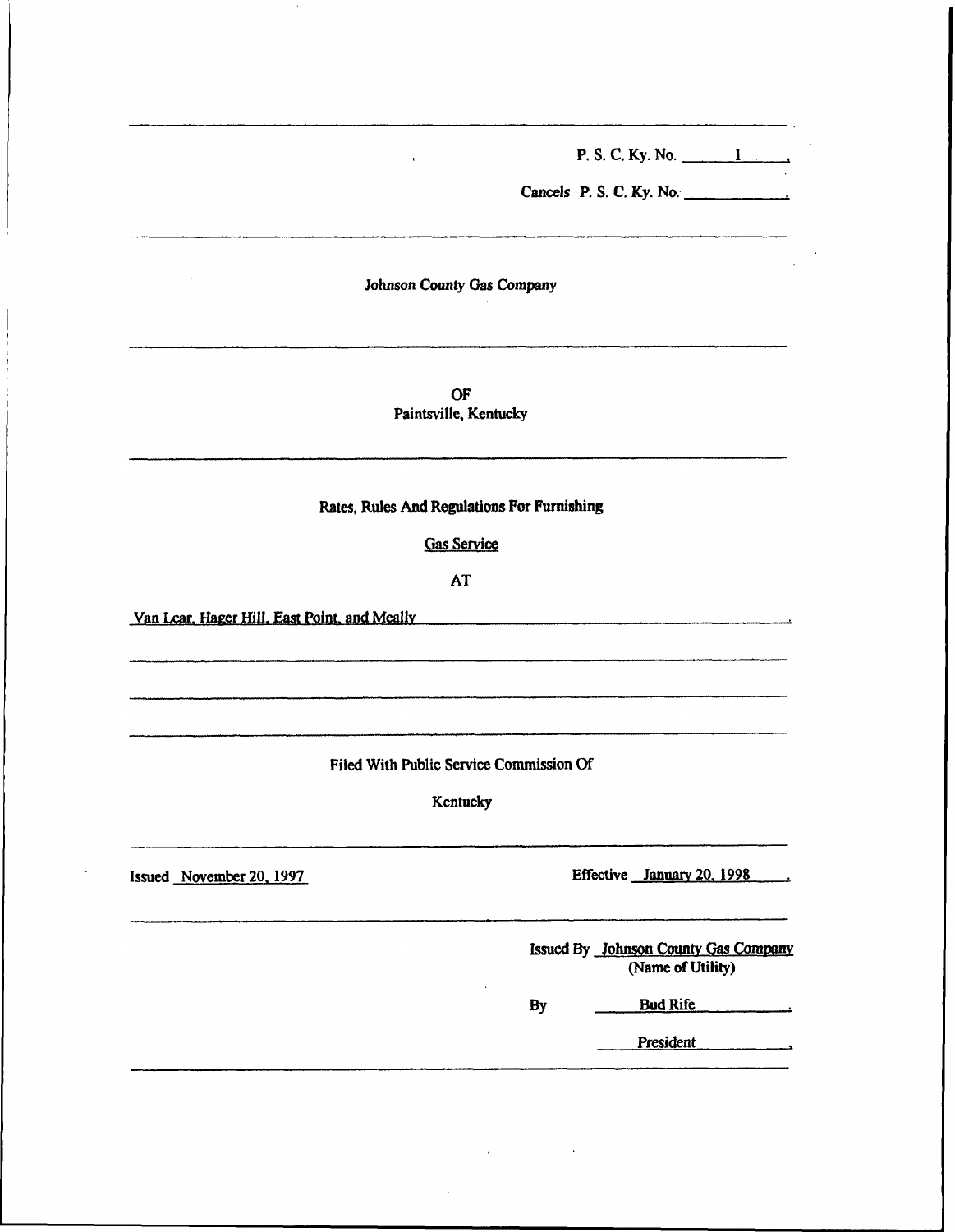For Van Lear, Hager Hill, East Point. Meally

P.S.C. KY. NO. 1

Original Sheet No. 2.

#### Johnson County Gas Company

### Canceling P.S.C.KY No.

### RULES AND REGULATIONS

### **Special Charges**

- 1. Move meter per customer request.
- 2, Meter tap fee.
- 3. Reconnect meter disconnected for non-payment.
- 4. Disconnect meter for non-payment.
- 5. Reread meter per customer request.
- 6. Change meter per customer request.
- 7. Cover returned checks.
- S. Read out meter.
- 9. Tum on meter when renter moves in.
- 10. Tum off meter per customer request.
- 11. Checking for leak at meter per customer request.
- 12. Locating line per customer request.
- 13. Painting meter per customer request.
- 14. Checking gas pressure to make sure it is 4 to 6 ounces.

| DATE OF ISSUE November | Month                              | 20.<br>Dav | 1997<br>Year | DATE EFFECTIVE January | Month | 20.<br>Dav     | 1997<br>Year                   |
|------------------------|------------------------------------|------------|--------------|------------------------|-------|----------------|--------------------------------|
| <b>ISSUED BY</b>       | <b>Bud Rife</b><br>Name Of Officer |            |              | President<br>Title     |       | <b>Address</b> | P. O. Box 339 Harold, KY 41635 |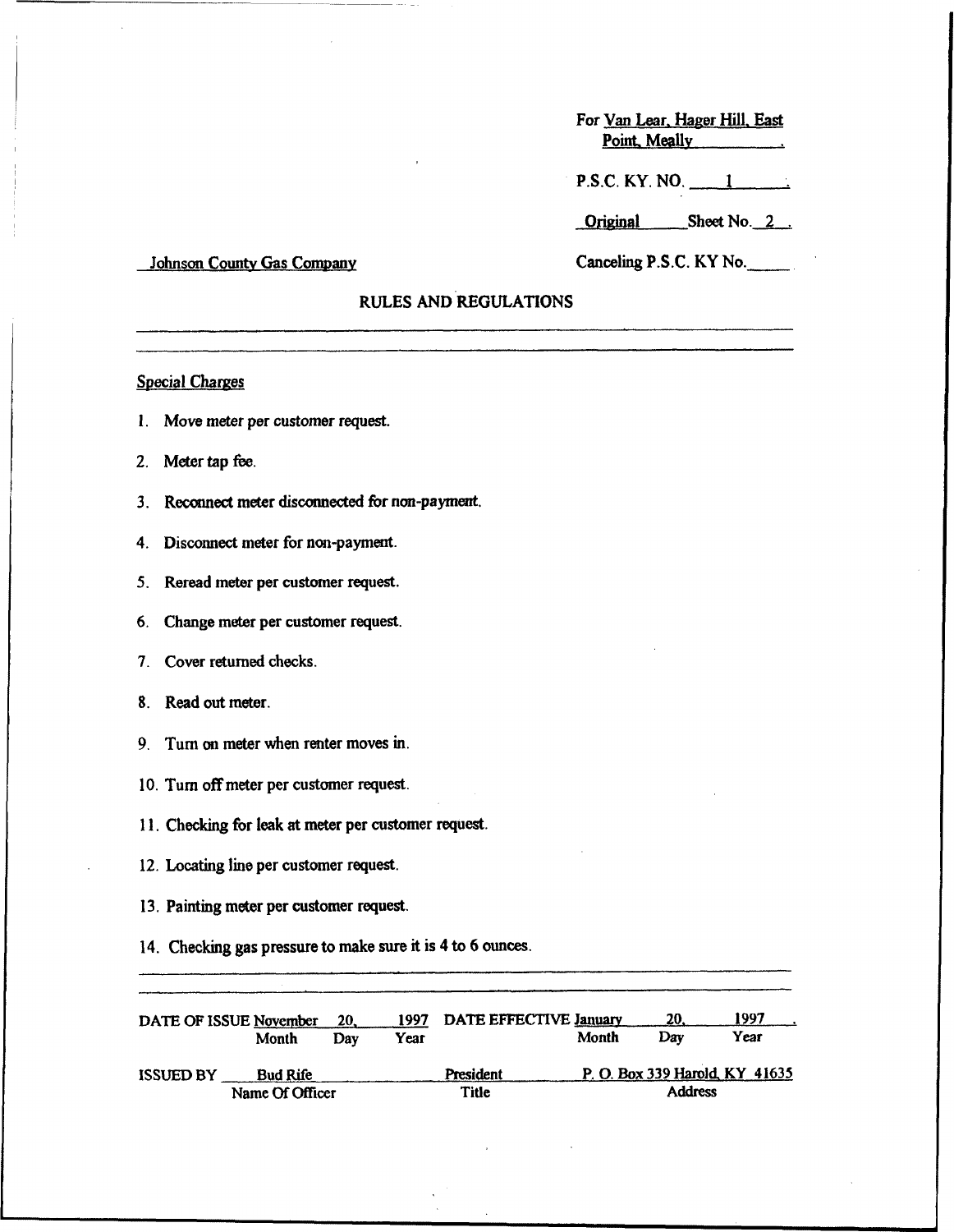| For Van Lear, Hager Hill, East |  |
|--------------------------------|--|
| Point, Meally                  |  |
| $P.S.C.$ KY. NO. $\_\_$        |  |

Original Sheet No. 3.

Canceling P.S.C. KY No.

Johnson County Gas Company

### RULES AND REGULATIONS

**Special Charges** 

- 15. A 10 percent penalty shall be applied on all unpaid balances after the  $20<sup>th</sup>$  of the month. A penalty will not be assessed on penalties already included in the balance due.
- 16. All customers will be required to pay a deposit prior to the installation of gas service unless other arrangements are made in advance. 'Ihe deposit will be 2/12 ofthe customers estimated annual bill.

| DATE OF ISSUE November |                          | 20. | 1997 | DATE EFFECTIVE January | Month          | 20.<br>Dav | 1997<br>Year                   |
|------------------------|--------------------------|-----|------|------------------------|----------------|------------|--------------------------------|
| <b>ISSUED BY</b>       | Month<br><b>Bud Rife</b> | Dav | Year | President              |                |            | P. O. Box 339 Harold, KY 41635 |
|                        | Name Of Officer          |     |      | Title                  | <b>Address</b> |            |                                |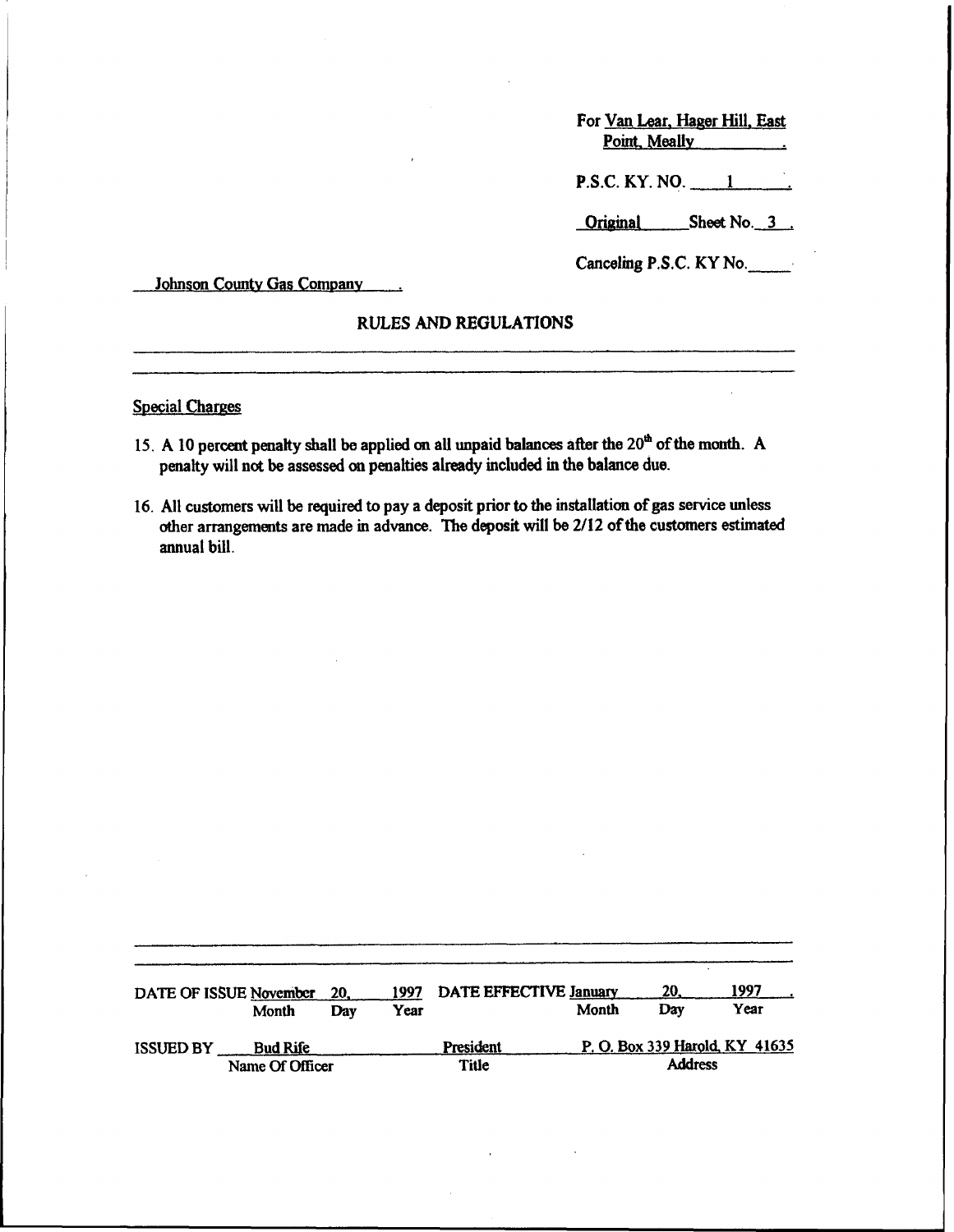| For Yan Lear, Hager Hill, East |
|--------------------------------|
| Point, Meally                  |
|                                |

P.S.C. KY. NO. 1

Original Sheet No. 4.

Canceling P.S.C.KY No.

Johnson County Gas Company

### RULES AND REGULATIONS

The company shall supply gas continuously and without intenuption and adopts and shall maintain, subject to the commission regulations, a standard pressure of  $4$  to  $6$  oz. as measured at the outlet side of the customer meters.

The above paragraph notwithstanding, Johnson County Gas shall assume no liability for any damage or loss resulting from inadequate or interrupted supply or from any pressure variation when such conditions are not due to willful fault or neglect on its part.

#### Customers Discontinuance Of Service

Any customer desiring service discontinued or changed from one address to another shall give the utility three (3) working days notice in person or in writing, provided such notice does not violate contractual obligations.

Upon request that service be reconnected at any premises subsequent to the initial installation or connection to its service lines, the utility may, subject to subsection (3) ofthis section, charge the applicant an amount not to exceed the actual average cost as approved by this commission of making such reconnection.

#### **Applications For Service**

All customers will be required to fill out an application for service prior to installation of service. This application will consist of name of applicant and spouse, address, social security number of applicant and spouse in case of emergency, applicant signature, and date of application. Applicants who give fraudulent information shall be disconnected.

| DATE OF ISSUE November |                 |                 | 20. | 1997 | DATE EFFECTIVE January  |       | 20. | 1997                           |
|------------------------|-----------------|-----------------|-----|------|-------------------------|-------|-----|--------------------------------|
|                        |                 | Month           | Dav | Year |                         | Month | Dav | Year                           |
| <b>ISSUED BY</b>       |                 | <b>Bud Rife</b> |     |      | President               |       |     | P. O. Box 339 Harold, KY 41635 |
|                        | Name Of Officer |                 |     |      | <b>Address</b><br>Title |       |     |                                |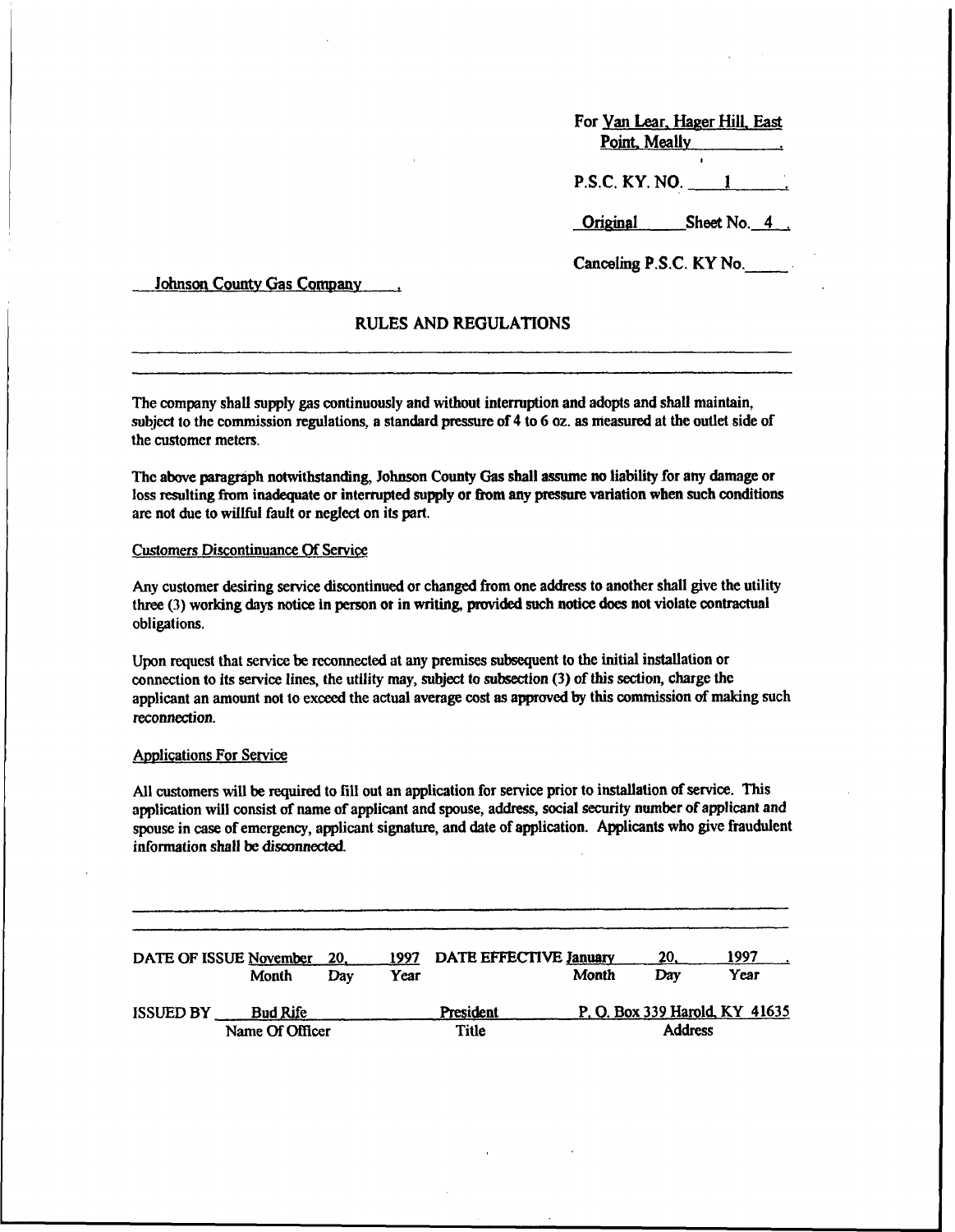For Van Lear. Hager Hill. East Point. Meally P.S.C. KY. NO. 1

Original Sheet No. 5.

Canceling P.S.C.KY No.

Johnson County Gas Company ...

#### RULES AND REGULATIONS

Discontinuance Of Service

Johnson County Gas Company Inc. will refuse or discontinue to serve an apphcant or customer under the following conditions:

For noncompliance with the utility's or commission's rules and regulations. However, the utility shall not discontinue or refuse service to any customer or applicant for violation of its rules or regulations without first having made a reasonable effort to induce the customer or applicant to comply with its rules and regulations as filed with the commission. After such effort on the part of the utility, service may be discontinued or refused only after the customer shall have been given at least ten (10) days written notice of such intention, delivered to an adult member or his or her household or mailed to his or her last known address.

When a dangerous condition is fount to exist on the customer's or applicant's premises, the service shall be cut off without notice or refused, provided that the utility notify the customer or applicant immediately ofthe reasons for the discontinuance or refusal and the corrective action to be taken by the applicant or customer before service can be restored.

When a customer or applicant refuses or neglects to provide reasonable access to the premises for the purpose of installation, operation, meter reading, maintenance or removal of utility property, the utility may discontinue or refuse service only after the customer or applicant shall have been given at least fifteen (15) days written notice of such intention.

The utility shall not be required to furnish services to any applicant; when such applicant is indebtedness. When a customer or applicant does not comply with state, municipal or other codes, rules and regulations applying to such service.

|                  | DATE OF ISSUE November | 20. | 1997 | DATE EFFECTIVE January |       | 20.                            | 1997 |  |
|------------------|------------------------|-----|------|------------------------|-------|--------------------------------|------|--|
|                  | Month                  | Dav | Year |                        | Month | Dav                            | Year |  |
| <b>ISSUED BY</b> | <b>Bud Rife</b>        |     |      | President              |       | P. O. Box 339 Harold, KY 41635 |      |  |
|                  | Name Of Officer        |     |      | Title                  |       | <b>Address</b>                 |      |  |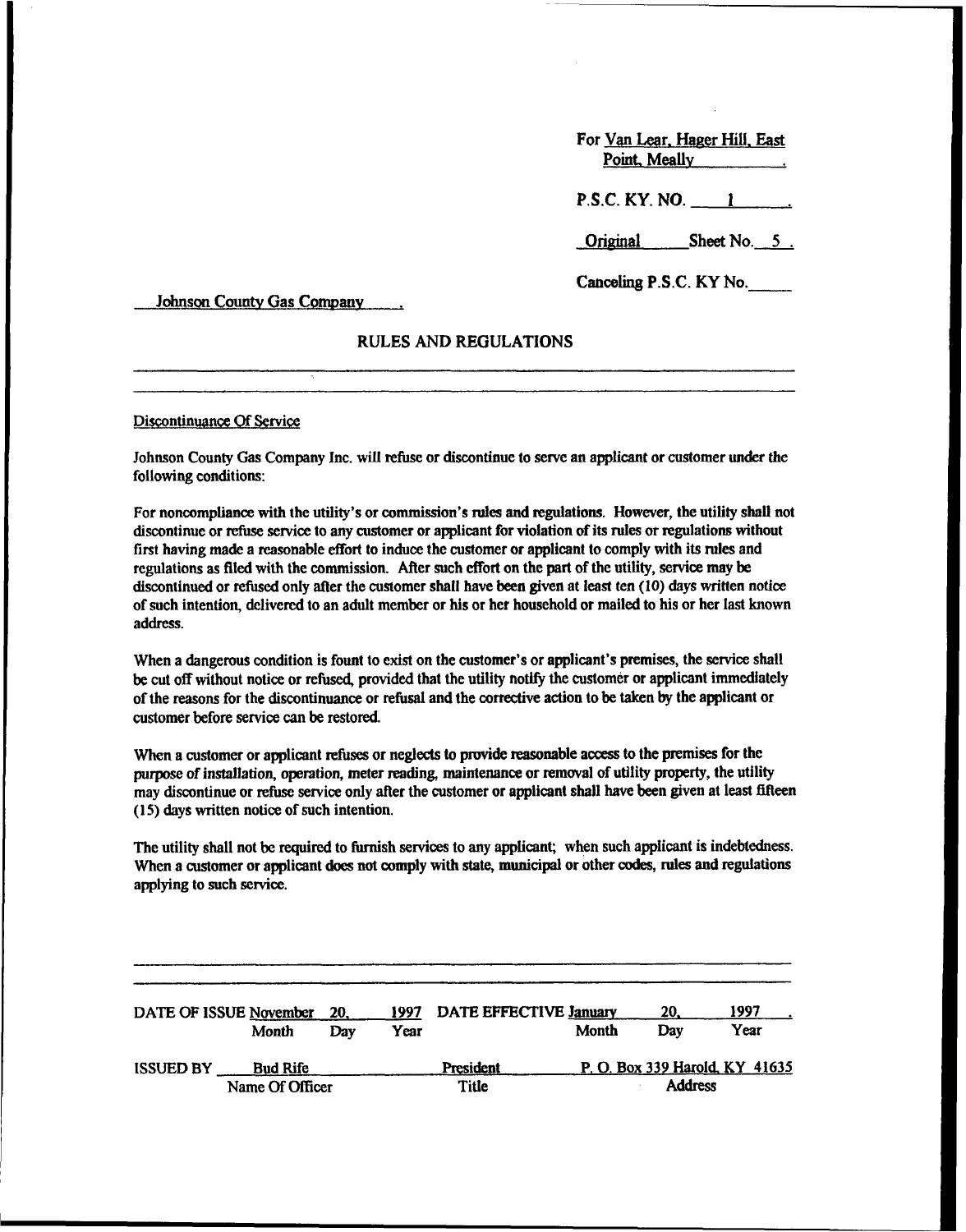| For Van Lear, Hager Hill, East<br>Point, Meally |                         |  |  |  |  |
|-------------------------------------------------|-------------------------|--|--|--|--|
|                                                 | P.S.C. KY. NO. <u>1</u> |  |  |  |  |
|                                                 | Original Sheet No. 6.   |  |  |  |  |
| Canceling P.S.C. KY No.                         |                         |  |  |  |  |

Johnson County Gas Company

### RULES AND REGULATIONS

The utility shall not discontinue service to any customer for nonpayment of bills without first having made a reasonable effort to induce the customer to pay same. The customer shall be given at least ten (10) days written notice, but the cut-off shall not be effected before twenty-seven (27) days after the mailing date of the original bill. Such termination notice shall be exclusive of local, state, and federal programs providing for the payment of utility bills under certain conditions and of the offices to contact for such possible assistance. If prior to discontinuance of service, there is delivered to the utility office, payment of the amount in arrears, then discontinuance of service shall not be made, or where a written certificate is filed signed by a physician, a registered nurse or a public health officer stating that, in the opinion of the person making the certification discontinuance or service will aggravate an existing illness or infirmity on the affbcted premises, service shall not be discontinued until the affected resident can make other living arrangements or until thirty (30) days elapse from the time of the utility's notification to the customer in writing of the existence of local, state and federal programs, providing for the payment of utility bills under certain conditions and of the offices to contact for such possible assistance. Service shall not be discontinued when the customer and the utility have reached agreement on a partial payment plan and the customer is meeting the requirements of the plan.

#### **Employee Availability**

An employee shall be available to answer consumer questions and negotiate partial payment plan.

An employee shall be available to answer questions regarding a customer's biII and to resolve disputes over the amount of such bill. The designation employee shall be authorized to negotiate partial payment plans of an outstanding bill and accept payments where the customer has shown good faith in attempting to meet his or her financial obligations to the utility.

At least one employee shall be available to answer consumer questions and negotiate partial payment plans at the utility's office during established office hours (9:00 a.m. - 5:00 p.m. closing for lunch 11:30a.m. - I:00p.m.).

| DATE OF ISSUE November |                 | 20. | 1997 | DATE EFFECTIVE January |       | 20.            | 1997                           |
|------------------------|-----------------|-----|------|------------------------|-------|----------------|--------------------------------|
|                        | Month           | Dav | Year |                        | Month | Dav            | Year                           |
| <b>ISSUED BY</b>       | <b>Bud Rife</b> |     |      | President              |       |                | P. O. Box 339 Harold, KY 41635 |
|                        | Name Of Officer |     |      | <b>Title</b>           |       | <b>Address</b> |                                |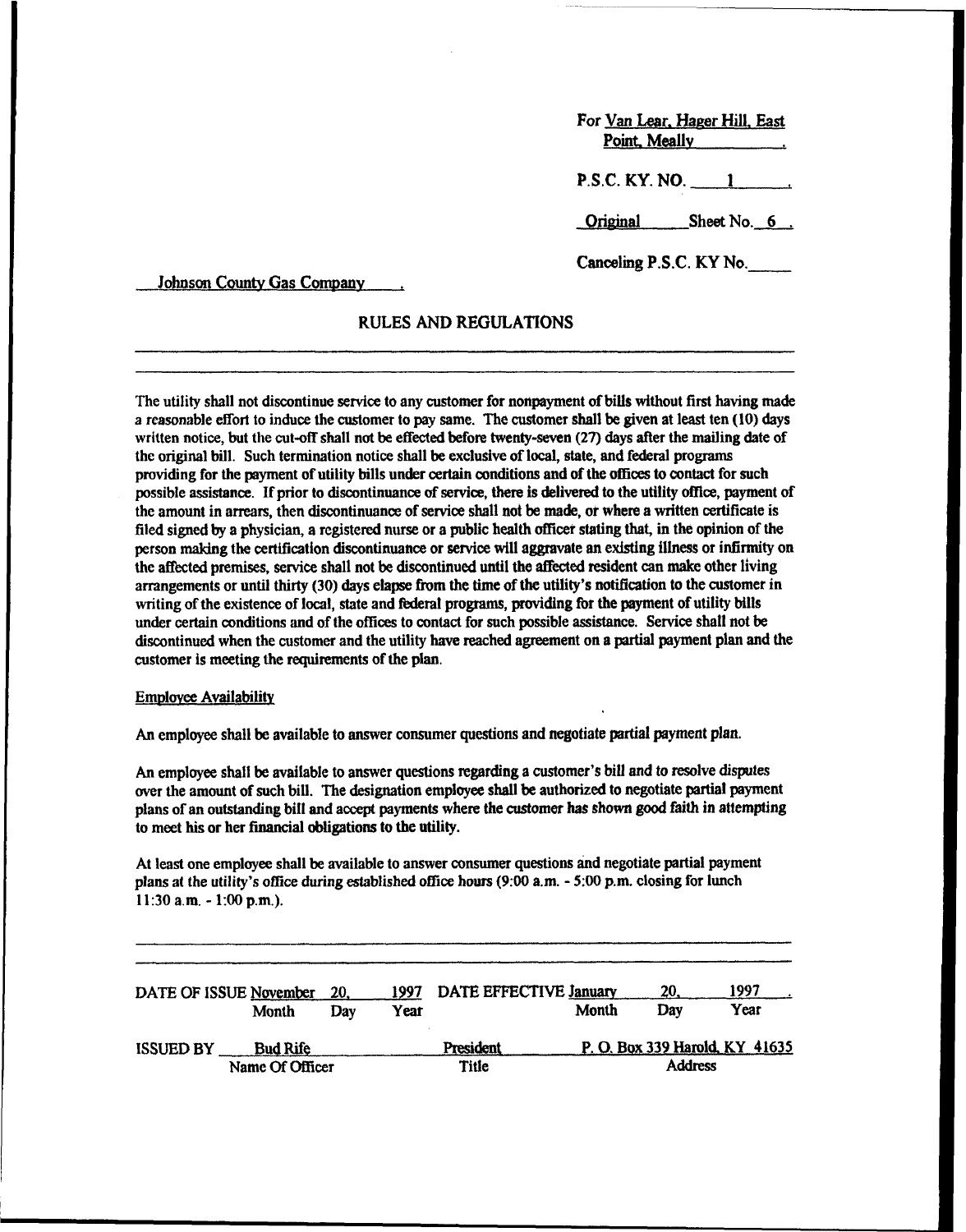| For Van Lear, Hager Hill, East |                       |  |  |  |  |
|--------------------------------|-----------------------|--|--|--|--|
|                                | $P.S.C. KY. NO.$ 1    |  |  |  |  |
|                                | Original Sheet No. 7. |  |  |  |  |
| Canceling P.S.C. KY No.        |                       |  |  |  |  |

Johnson County Gas Company

### RULES AND REGULATIONS

#### Certificate Of Need

Federal and statewide energy assistance programs are administered by the Kentucky Cabinet fot Human Resources, Department for Social Insurance. Upon written certification from the Department for Social Insurance, issued at one  $(1)$  of its offices or the office of its designee, a customer who is eligible for energy assistance under the Department's financial need, defined as any household with gross income at or below 130 percent ofthe poverty level, and who has been issued a ten (10) day notice between Decembet I and March I for nonpayment of a gas bill and who presents such notice to the Department for Social Insurance or its designee, shall be allowed thirty (30) days in addition to such ten (10) day period in which to negotiate a partial payment plan with the utility provided such certification is delivered to the utility during the initial ten (10) day notice period by the applicant in person, by his or her agent, by mail, or by a telephone call from an employee ofthe Department for Social Insurance or its designee. The thirty (30) day period shall begin to run at the end of the tenth day of the ten (10) day period. When the customer exhibits good faith by offering to make a present payment commensurate with his or her ability to do so and by agreeing to a repayment schedule which would permit the customer to become curtent in payment of his or her gas bill as soon as possible but no later than October 15, the utility shall accept such partial payment plan.

#### **Budget Payment Plan**

A budget plan shall be available by which a customer may elect to pay a fixed amount each month on a yearly basis in lieu of monthly billings based on actual usage. The provisions of this section relate to partial payments and budget plans that shall apply primarily to a utility's residential customers (renters excluded). It shall be the responsibility of the utility to disseminate information to its customers regarding the availability of such budget payment plan.

|                  | DATE OF ISSUE November | 20. | 1997 | DATE EFFECTIVE January  |       | 20. | 1997                           |
|------------------|------------------------|-----|------|-------------------------|-------|-----|--------------------------------|
|                  | Month                  | Dav | Year |                         | Month | Dav | Year                           |
| <b>ISSUED BY</b> | <b>Bud Rife</b>        |     |      | President               |       |     | P. O. Box 339 Harold, KY 41635 |
|                  | Name Of Officer        |     |      | <b>Address</b><br>Title |       |     |                                |